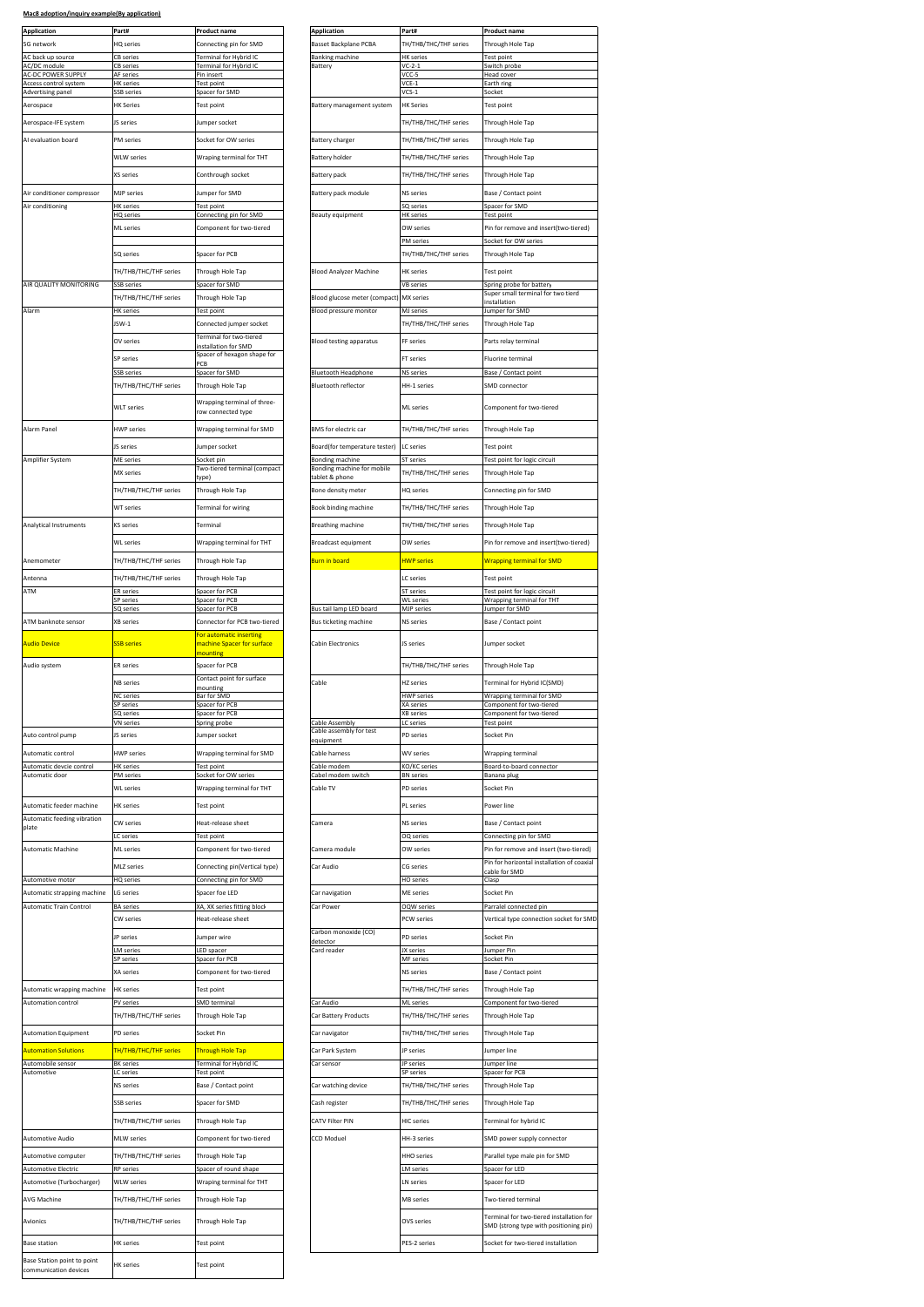| <b>Application</b>                                              | Part#                              | <b>Product name</b>                                      | <b>Application</b>                           | Part#                              | <b>Product name</b>                               |
|-----------------------------------------------------------------|------------------------------------|----------------------------------------------------------|----------------------------------------------|------------------------------------|---------------------------------------------------|
| <b>CCD Moduel</b>                                               | XB series                          | Connector for PCB two-tiered                             | DC/DC converter                              | CB series                          | Terminal for Hybrid IC                            |
| Charger<br>Charger for wifi-phone                               | LK series<br>KO/KC series          | Spacer for LED<br>Board-to-board connector               |                                              | CH series<br>ER series             | Terminal for Hybrid IC<br>Spacer for PCB          |
|                                                                 | KCV-2-1-T                          | Board-to-board connector<br>(Vertica                     |                                              | HK series                          | Test point                                        |
|                                                                 |                                    | connection)                                              |                                              |                                    |                                                   |
| Chiller unit<br>Clamp meter device                              | CT series<br>FX series             | Test point for checking<br>Super-small fluorine terminal |                                              | HWC series<br>PV series            | Wrapping terminal for SMD<br>SMD terminal         |
| Coaxial connector                                               | HK series                          | Test point                                               | DC/DC converter for EV                       | TH/THB/THC/THF series              | Through Hole Tap                                  |
| Communication device                                            | <b>HWP</b> series                  | Wrapping terminal for SMD                                | DC Power                                     | MJP series                         | Jumper for SMD                                    |
|                                                                 | LC series                          | Test point                                               | DC Servo                                     | MMS series                         | Compact terminal for fitting ele                  |
|                                                                 |                                    |                                                          |                                              |                                    | SMT)                                              |
|                                                                 | <b>M</b> series                    | Spacer for LED                                           |                                              | MW series                          | Two-tiered terminal for high cu                   |
|                                                                 | LW series<br>MF series             | LED spacer (two-tiered installation)<br>socket pin       | DC source power supply                       | TH/THB/THC/THF series<br>OQ series | Through Hole Tap<br>Connecting pin for SMD        |
|                                                                 |                                    |                                                          | meter                                        |                                    |                                                   |
|                                                                 | <b>ML</b> Series                   | connection terminal for two tierd<br>installatin         |                                              | PCW series                         | Vertical type connection socke                    |
|                                                                 | MJ series                          | Jumper for SMD                                           |                                              | PV series                          | SMD terminal                                      |
|                                                                 | MX series                          | Two-tiered terminal (compact type)                       | Defense equipment                            | AF series                          | Socket                                            |
|                                                                 | <b>NC</b> series                   | Bar for SMD                                              |                                              | TH/THB/THC/THF series              | Through Hole Tap                                  |
|                                                                 | OQ series                          | Connecting pin for SMD                                   | Desk Light                                   | <b>HWP series</b>                  | Wraping terminal for SMD                          |
|                                                                 | PEM series                         | Vertical type connection socket for                      |                                              | JS series                          | Jumper socket                                     |
|                                                                 | PB series                          | surface mounting<br>Spacer                               | Detecting instrument                         | <b>DC</b> series                   | <b>Two-tiered terminal</b>                        |
|                                                                 | SSB series                         | Spacer for SMD                                           |                                              | <b>T</b> series                    | Test point for logic circuit                      |
|                                                                 | <b>SQ</b> series                   | Metal spacer                                             | Detector                                     | TH/THB/THC/THF series              | Through Hole Tap                                  |
|                                                                 | TH/THB/THC/THF series              | Through Hole Tap                                         |                                              | NS series                          | Base / Contact point                              |
| Computer assisted local                                         | TH/THB/THC/THF series              | Through Hole Tap                                         | Digiclamp meter                              | ML series                          | Component for two-tiered                          |
| analgesia<br>Computer Lens meter                                | XB series                          | Connector for PCB two-tiered                             | Digital board                                | LC series                          | Test point                                        |
| conference system                                               | OQW series                         | Parralel connected pin                                   | Digital Camera                               | <b>HK</b> series                   | Test point                                        |
| Control board                                                   | <b>HK</b> series                   | Test point                                               | Digital control board                        | LW series                          | Spacer for LED                                    |
|                                                                 | LC series                          | Test point                                               |                                              | TH/THB/THC/THF series              | Through Hole Tap                                  |
|                                                                 | MB series                          | Two-tiered terminal<br>Component for two-tiered          | Digital microscopes<br>Digital transmitter   | SSB series                         | Spacer for SMD                                    |
|                                                                 | MLW series<br>ST series            | Test point for logic circuit                             | Dimmer circuit board                         | <b>WLW</b> series<br>LM series     | Wraping terminal for THT<br>Spacer for LED        |
|                                                                 | TH/THB/THC/THF series              | Through Hole Tap                                         |                                              | LT series                          | Spacer for LED                                    |
| Control board for automobile MM series                          |                                    | Small terminal for electric wire<br>installation         |                                              | MXW series                         | Super-small terminal for two-ti<br>(two-row type) |
| Control board(for Air<br>conditioning etc.)                     | SSB series                         | Spacer for SMD                                           |                                              | PM series                          | Socket for OW series                              |
| control boad for<br>semiconductor device                        | OW series                          | Pin for remove and insert(two-<br>tiered)(strong type)   |                                              | ST series                          | Test point for logic circuits                     |
|                                                                 | PM series                          | Socket for OW series                                     | Direct-coupled amplifier                     | <b>HK</b> series                   | Test point                                        |
| Control box                                                     | WT series                          | <b>Terminal for wiring</b>                               | Display carrier                              | TH/THB/THC/THF series              | Through Hole Tap                                  |
| Control equipped with<br>compact camera for<br>automation chair | AX series                          | Bracket for fitting PC board                             | Display panel                                | <b>HW</b> series                   | Wraping terminal for SMD                          |
|                                                                 | <b>BB</b> series                   | Fitting block for PCB                                    |                                              | HWWH series                        | Wraping terminal for SMD                          |
|                                                                 | <b>HK</b> series                   | Test point                                               | Display for taxi                             | TH/THB/THC/THF series              | Through Hole Tap                                  |
| Control panel for                                               | C series                           | Test point                                               | Distributed control system                   | <b>HK</b> series                   | Test point                                        |
| Optomechanics                                                   | OW series                          | Pin for remove and insert(two-tiered)                    |                                              | <b>HWP</b> series                  | Wraping terminal for SMD                          |
|                                                                 | PM series<br>TH/THB/THC/THF series | Socket for OW series<br>Through Hole Tap                 |                                              | IP series<br>MZW series            | Jumper line                                       |
| Controller                                                      | <b>MB</b> series                   | Two-tiered terminal                                      |                                              | PV series                          | Connecting pin<br>SMD terminal                    |
|                                                                 | <b>WCAW</b> series                 | Wrapping terminal for angle                              | <b>Disinfect Device</b>                      | LZ Series                          | 90 degree LED Spacer                              |
| Controller Machine                                              | SQ series                          | connected type<br>Spacer for PCB                         |                                              | TH/THB/THC/THF series              | Through Hole Tap                                  |
| Controller for solar energy                                     | TH/THB/THC/THF series              | Through Hole Tap                                         | DRONE                                        | TH/THB/THC/THF series              | Through Hole Tap                                  |
| Control panel                                                   | PV series                          | Terminal for SMD                                         | DUT board                                    | AF series                          | Socket                                            |
|                                                                 | SQ series                          | Spacer for PCB                                           | <b>DVB-S TUNER BOARD</b>                     | OAS series                         | Terminal for two-tiered installa                  |
| Control PCBA for                                                | <b>HK</b> series                   | <b>Test point</b>                                        | E-bike                                       | TH/THB/THC/THF series              | Through Hole Tap                                  |
| Semiconductor Equipment                                         |                                    |                                                          |                                              | <b>PV</b> series                   | Power supply terminal for SMD                     |
|                                                                 |                                    |                                                          | <b>EDM</b> (Electric Discharge               |                                    |                                                   |
| Converter                                                       | PL series                          | Power line                                               |                                              |                                    |                                                   |
|                                                                 | LZ series                          | Spacer for LED                                           | Machine)                                     | <b>EB</b> series                   | Spacer for LED                                    |
| Cooling system                                                  | TH/THB/THC/THF series              | Through Hole Tap                                         |                                              | MP series                          | Spacer (resin type)                               |
| Copy machine<br>Counting machine                                | LC series<br><b>BSF</b> series     | Test point<br>Bush                                       | <b>Education electronics</b>                 | OY series<br>AF series             | Component for two-tiered<br>Socket                |
| CPU board                                                       | <b>HK</b> series                   | Test point                                               | Elastic Network Module                       | TH/THB/THC/THF series              | Through Hole Tap                                  |
| CT scanner / system                                             | <b>HWP</b> series                  | Wrapping terminal for SMD                                | Electric cabinet                             | <b>HWP</b> series                  | Wraping terminal for SMD                          |
|                                                                 | TH/THB/THC/THF series              | Through Hole Tap                                         | Electric car                                 | HD series                          | Connection terminal for surfac                    |
| Currency recognition                                            | <b>HK</b> series                   | Test point                                               | Electric carpet                              | LM series                          | Spacer for LED                                    |
| machine                                                         | <b>MZ</b> series                   |                                                          |                                              |                                    |                                                   |
| Cutting machine                                                 | JS series                          | Connecting pin<br>Jumper socket                          | Electric fishing reel<br>Electric motorcycle | CS series<br>HK series             | Pin for reinforcing electric wire<br>Test point   |
|                                                                 | C series                           | Test point                                               |                                              | TH/THB/THC/THF series              | Through Hole Tap                                  |
| Data Acquisition Logger                                         | <b>HK</b> series                   | Test point                                               | <b>Electric Vehicle</b>                      | <b>BG</b> series                   | Metal fitting for PCB                             |
|                                                                 | SSB series                         | Spacer for SMD                                           |                                              | <b>HWC</b> series                  | Wrapping terminal for SMD                         |
| <b>Data Acquisition Systems</b>                                 | LE series                          | LED socket                                               |                                              | PV series                          | Power supply terminal for SMD                     |
|                                                                 | PZ series                          | LED fitting bracket for panel                            |                                              | TH/THB/THC/THF series              | Through Hole Tap                                  |
|                                                                 | TH/THB/THC/THF series              | Through Hole Tap                                         | Electric vehicle dc-dc<br>conversion         | DH series                          | Pin for SMD                                       |
| <b>Data Communications</b><br>Equipment                         | <b>SSB</b> series                  | Spacer for SMD                                           |                                              | <b>MJP</b> series                  | Jumper for SMD                                    |
| Data storage center                                             | OAS series                         | Terminal for two-tiered installation<br>for SMD          |                                              | MJW series                         | Jumper for SMD                                    |

| Part#<br>XB series                                                                                                                                                                                                                                                                                                                                                                                                                                                                                                                | Product name<br>Connector for PCB two-tiered                  | <b>Application</b><br>DC/DC converter      | Part#                                 | Product name<br>Terminal for Hybrid IC                             |
|-----------------------------------------------------------------------------------------------------------------------------------------------------------------------------------------------------------------------------------------------------------------------------------------------------------------------------------------------------------------------------------------------------------------------------------------------------------------------------------------------------------------------------------|---------------------------------------------------------------|--------------------------------------------|---------------------------------------|--------------------------------------------------------------------|
| LK series                                                                                                                                                                                                                                                                                                                                                                                                                                                                                                                         | Spacer for LED                                                |                                            | <b>CB</b> series<br><b>CH</b> series  | Terminal for Hybrid IC                                             |
| KO/KC series                                                                                                                                                                                                                                                                                                                                                                                                                                                                                                                      | Board-to-board connector                                      |                                            | <b>ER</b> series                      | Spacer for PCB                                                     |
| KCV-2-1-T                                                                                                                                                                                                                                                                                                                                                                                                                                                                                                                         | Board-to-board connector<br>(Vertica<br>connection)           |                                            | HK series                             | Test point                                                         |
| CT series                                                                                                                                                                                                                                                                                                                                                                                                                                                                                                                         | <b>Test point for checking</b>                                |                                            | HWC series                            | Wrapping terminal for SMD                                          |
| FX series                                                                                                                                                                                                                                                                                                                                                                                                                                                                                                                         | Super-small fluorine terminal                                 |                                            | PV series                             | SMD terminal                                                       |
| HK series                                                                                                                                                                                                                                                                                                                                                                                                                                                                                                                         | Test point                                                    | DC/DC converter for EV                     | TH/THB/THC/THF series                 | Through Hole Tap                                                   |
| <b>HWP</b> series                                                                                                                                                                                                                                                                                                                                                                                                                                                                                                                 | Wrapping terminal for SMD                                     | DC Power                                   | MJP series                            | Jumper for SMD                                                     |
| LC series                                                                                                                                                                                                                                                                                                                                                                                                                                                                                                                         | Test point                                                    | DC Servo                                   | MMS series                            | Compact terminal for fitting electric cable (for<br>SMT)           |
| LM series                                                                                                                                                                                                                                                                                                                                                                                                                                                                                                                         | Spacer for LED                                                |                                            | MW series                             | Two-tiered terminal for high current                               |
| LW series                                                                                                                                                                                                                                                                                                                                                                                                                                                                                                                         | LED spacer (two-tiered installation)                          |                                            | TH/THB/THC/THF series                 | Through Hole Tap                                                   |
|                                                                                                                                                                                                                                                                                                                                                                                                                                                                                                                                   |                                                               | DC source power supply                     |                                       |                                                                    |
| MF series                                                                                                                                                                                                                                                                                                                                                                                                                                                                                                                         | socket pin                                                    | meter                                      | OQ series                             | Connecting pin for SMD                                             |
| ML Series                                                                                                                                                                                                                                                                                                                                                                                                                                                                                                                         | connection terminal for two tierd<br>installatin              |                                            | PCW series                            | Vertical type connection socket for SMD                            |
| MJ series                                                                                                                                                                                                                                                                                                                                                                                                                                                                                                                         | lumper for SMD                                                |                                            | PV series                             | SMD terminal                                                       |
| MX series                                                                                                                                                                                                                                                                                                                                                                                                                                                                                                                         | Two-tiered terminal (compact type)                            | Defense equipment                          | AF series                             | Socket                                                             |
|                                                                                                                                                                                                                                                                                                                                                                                                                                                                                                                                   |                                                               |                                            |                                       |                                                                    |
| NC series                                                                                                                                                                                                                                                                                                                                                                                                                                                                                                                         | Bar for SMD                                                   |                                            | TH/THB/THC/THF series                 | Through Hole Tap                                                   |
| OQ series                                                                                                                                                                                                                                                                                                                                                                                                                                                                                                                         | Connecting pin for SMD<br>Vertical type connection socket for | Desk Light                                 | <b>HWP</b> series                     | Wraping terminal for SMD                                           |
| <b>PEM</b> series                                                                                                                                                                                                                                                                                                                                                                                                                                                                                                                 | surface mounting                                              |                                            | JS series                             | Jumper socket                                                      |
| □PB series                                                                                                                                                                                                                                                                                                                                                                                                                                                                                                                        | Spacer                                                        | Detecting instrument                       | <b>DC</b> series                      | <b>Two-tiered terminal</b>                                         |
| SSB series                                                                                                                                                                                                                                                                                                                                                                                                                                                                                                                        | Spacer for SMD                                                |                                            | <b>ST</b> series                      | Test point for logic circuit                                       |
| <b>SQ</b> series                                                                                                                                                                                                                                                                                                                                                                                                                                                                                                                  | Metal spacer                                                  | Detector                                   | TH/THB/THC/THF series                 | Through Hole Tap                                                   |
| TH/THB/THC/THF series                                                                                                                                                                                                                                                                                                                                                                                                                                                                                                             | Through Hole Tap                                              |                                            | NS series                             | Base / Contact point                                               |
| TH/THB/THC/THF series                                                                                                                                                                                                                                                                                                                                                                                                                                                                                                             | Through Hole Tap                                              | Digiclamp meter                            | ML series                             | Component for two-tiered                                           |
| XB series                                                                                                                                                                                                                                                                                                                                                                                                                                                                                                                         | Connector for PCB two-tiered                                  | Digital board                              | LC series                             | Test point                                                         |
| OQW series<br>HK series                                                                                                                                                                                                                                                                                                                                                                                                                                                                                                           | Parralel connected pin<br>Test point                          | Digital Camera<br>Digital control board    | <b>HK</b> series<br>LW series         | Test point<br>Spacer for LED                                       |
| LC series                                                                                                                                                                                                                                                                                                                                                                                                                                                                                                                         | Test point                                                    |                                            | TH/THB/THC/THF series                 | Through Hole Tap                                                   |
|                                                                                                                                                                                                                                                                                                                                                                                                                                                                                                                                   |                                                               |                                            | <b>SSB</b> series                     |                                                                    |
| MB series<br>MLW series                                                                                                                                                                                                                                                                                                                                                                                                                                                                                                           | Two-tiered terminal<br>Component for two-tiered               | Digital microscopes<br>Digital transmitter | <b>WLW</b> series                     | Spacer for SMD<br>Wraping terminal for THT                         |
| ST series                                                                                                                                                                                                                                                                                                                                                                                                                                                                                                                         | Fest point for logic circuit                                  | Dimmer circuit board                       | LM series                             | Spacer for LED                                                     |
| TH/THB/THC/THF series                                                                                                                                                                                                                                                                                                                                                                                                                                                                                                             | Through Hole Tap<br>Small terminal for electric wire          |                                            | LT series                             | Spacer for LED<br>Super-small terminal for two-tiered installation |
| MM series                                                                                                                                                                                                                                                                                                                                                                                                                                                                                                                         | nstallation                                                   |                                            | MXW series                            | two-row type)                                                      |
| SSB series                                                                                                                                                                                                                                                                                                                                                                                                                                                                                                                        | Spacer for SMD                                                |                                            | PM series                             | Socket for OW series                                               |
| OW series                                                                                                                                                                                                                                                                                                                                                                                                                                                                                                                         | Pin for remove and insert(two-                                |                                            |                                       |                                                                    |
|                                                                                                                                                                                                                                                                                                                                                                                                                                                                                                                                   | tiered)(strong type)                                          |                                            | ST series                             | Test point for logic circuits                                      |
| PM series                                                                                                                                                                                                                                                                                                                                                                                                                                                                                                                         | Socket for OW series                                          | Direct-coupled amplifier                   | <b>HK</b> series                      | Test point                                                         |
| WT series                                                                                                                                                                                                                                                                                                                                                                                                                                                                                                                         | Terminal for wiring                                           | Display carrier                            | TH/THB/THC/THF series                 | Through Hole Tap                                                   |
|                                                                                                                                                                                                                                                                                                                                                                                                                                                                                                                                   | Bracket for fitting PC board                                  |                                            |                                       | Wraping terminal for SMD                                           |
|                                                                                                                                                                                                                                                                                                                                                                                                                                                                                                                                   |                                                               | Display panel                              | <b>HW</b> series                      |                                                                    |
|                                                                                                                                                                                                                                                                                                                                                                                                                                                                                                                                   | Fitting block for PCB                                         |                                            | HWWH series                           | Wraping terminal for SMD                                           |
|                                                                                                                                                                                                                                                                                                                                                                                                                                                                                                                                   | Test point                                                    | Display for taxi                           | TH/THB/THC/THF series                 | Through Hole Tap                                                   |
|                                                                                                                                                                                                                                                                                                                                                                                                                                                                                                                                   | Test point                                                    | Distributed control system                 | HK series                             | Test point                                                         |
|                                                                                                                                                                                                                                                                                                                                                                                                                                                                                                                                   |                                                               |                                            |                                       |                                                                    |
|                                                                                                                                                                                                                                                                                                                                                                                                                                                                                                                                   | Pin for remove and insert(two-tiered)                         |                                            | <b>HWP</b> series                     | Wraping terminal for SMD                                           |
|                                                                                                                                                                                                                                                                                                                                                                                                                                                                                                                                   | Socket for OW series<br>Through Hole Tap                      |                                            | JP series<br>MZW series               | Jumper line<br>Connecting pin                                      |
|                                                                                                                                                                                                                                                                                                                                                                                                                                                                                                                                   | Two-tiered terminal                                           |                                            | PV series                             | <b>SMD</b> terminal                                                |
|                                                                                                                                                                                                                                                                                                                                                                                                                                                                                                                                   | Wrapping terminal for angle                                   | Disinfect Device                           | LZ Series                             | 90 degree LED Spacer                                               |
|                                                                                                                                                                                                                                                                                                                                                                                                                                                                                                                                   | connected type                                                |                                            |                                       |                                                                    |
|                                                                                                                                                                                                                                                                                                                                                                                                                                                                                                                                   | Spacer for PCB                                                |                                            | TH/THB/THC/THF series                 | Through Hole Tap                                                   |
|                                                                                                                                                                                                                                                                                                                                                                                                                                                                                                                                   | Through Hole Tap                                              | <b>DRONE</b>                               | TH/THB/THC/THF series                 | Through Hole Tap                                                   |
|                                                                                                                                                                                                                                                                                                                                                                                                                                                                                                                                   | Terminal for SMD                                              | DUT board                                  | AF series                             | Socket                                                             |
|                                                                                                                                                                                                                                                                                                                                                                                                                                                                                                                                   | Spacer for PCB                                                | DVB-S TUNER BOARD                          | OAS series                            | Terminal for two-tiered installation for SMD                       |
|                                                                                                                                                                                                                                                                                                                                                                                                                                                                                                                                   | Test point                                                    | E-bike                                     | TH/THB/THC/THF series                 | Through Hole Tap                                                   |
|                                                                                                                                                                                                                                                                                                                                                                                                                                                                                                                                   | Power line                                                    |                                            | <b>PV</b> series                      | Power supply terminal for SMD                                      |
|                                                                                                                                                                                                                                                                                                                                                                                                                                                                                                                                   |                                                               | <b>EDM</b> (Electric Discharge             |                                       |                                                                    |
|                                                                                                                                                                                                                                                                                                                                                                                                                                                                                                                                   | Spacer for LED                                                | Machine)                                   | EB series                             | Spacer for LED                                                     |
|                                                                                                                                                                                                                                                                                                                                                                                                                                                                                                                                   | Through Hole Tap<br>Test point                                |                                            | MP series<br>OY series                | Spacer (resin type)<br>Component for two-tiered                    |
|                                                                                                                                                                                                                                                                                                                                                                                                                                                                                                                                   | Bush                                                          | <b>Education electronics</b>               | AF series                             | Socket                                                             |
|                                                                                                                                                                                                                                                                                                                                                                                                                                                                                                                                   | Test point                                                    | Elastic Network Module                     | TH/THB/THC/THF series                 | Through Hole Tap                                                   |
|                                                                                                                                                                                                                                                                                                                                                                                                                                                                                                                                   | Wrapping terminal for SMD                                     | Electric cabinet                           | <b>HWP</b> series                     | Wraping terminal for SMD                                           |
|                                                                                                                                                                                                                                                                                                                                                                                                                                                                                                                                   | Through Hole Tap                                              | Electric car                               | HD series                             | Connection terminal for surface mounting                           |
|                                                                                                                                                                                                                                                                                                                                                                                                                                                                                                                                   | Test point                                                    | Electric carpet                            | <b>LM</b> series                      | Spacer for LED                                                     |
|                                                                                                                                                                                                                                                                                                                                                                                                                                                                                                                                   | Connecting pin                                                | Electric fishing reel                      | CS series                             | Pin for reinforcing electric wire                                  |
|                                                                                                                                                                                                                                                                                                                                                                                                                                                                                                                                   | Jumper socket                                                 | Electric motorcycle                        | <b>HK</b> series                      | Test point                                                         |
|                                                                                                                                                                                                                                                                                                                                                                                                                                                                                                                                   | Test point                                                    |                                            | TH/THB/THC/THF series                 | Through Hole Tap                                                   |
|                                                                                                                                                                                                                                                                                                                                                                                                                                                                                                                                   | Test point<br>Spacer for SMD                                  | <b>Electric Vehicle</b>                    | <b>BG</b> series<br><b>HWC</b> series | Metal fitting for PCB<br>Wrapping terminal for SMD                 |
|                                                                                                                                                                                                                                                                                                                                                                                                                                                                                                                                   | LED socket                                                    |                                            | PV series                             | Power supply terminal for SMD                                      |
|                                                                                                                                                                                                                                                                                                                                                                                                                                                                                                                                   | LED fitting bracket for panel                                 |                                            | TH/THB/THC/THF series                 | Through Hole Tap                                                   |
|                                                                                                                                                                                                                                                                                                                                                                                                                                                                                                                                   | Through Hole Tap                                              | Electric vehicle dc-dc                     | DH series                             | Pin for SMD                                                        |
| AX series<br><u>BB series</u><br>HK series<br>LC series<br>OW series<br>PM series<br>TH/THB/THC/THF series<br>MB series<br><b>WCAW</b> series<br>SQ series<br>TH/THB/THC/THF series<br>PV series<br>SQ series<br>HK series<br>PL series<br>LZ series<br>TH/THB/THC/THF series<br>LC series<br><b>BSF</b> series<br>HK series<br><b>HWP</b> series<br>TH/THB/THC/THF series<br>HK series<br>MZ series<br>JS series<br>LC series<br><b>HK</b> series<br>SSB series<br>LE series<br>PZ series<br>TH/THB/THC/THF series<br>SSB series | Spacer for SMD                                                | conversion                                 | MJP series                            | Jumper for SMD                                                     |
|                                                                                                                                                                                                                                                                                                                                                                                                                                                                                                                                   | Terminal for two-tiered installation                          |                                            |                                       |                                                                    |
| OAS series                                                                                                                                                                                                                                                                                                                                                                                                                                                                                                                        | for SMD                                                       |                                            | MJW series                            | Jumper for SMD                                                     |
| SSB series                                                                                                                                                                                                                                                                                                                                                                                                                                                                                                                        | Spacer for SMD                                                |                                            | OWW series                            | Pin for remove and insert(two-tiered)(strong<br>tvpe               |
|                                                                                                                                                                                                                                                                                                                                                                                                                                                                                                                                   |                                                               |                                            | PMW series<br>PV series               | Socket for OWW series<br>SMD terminal                              |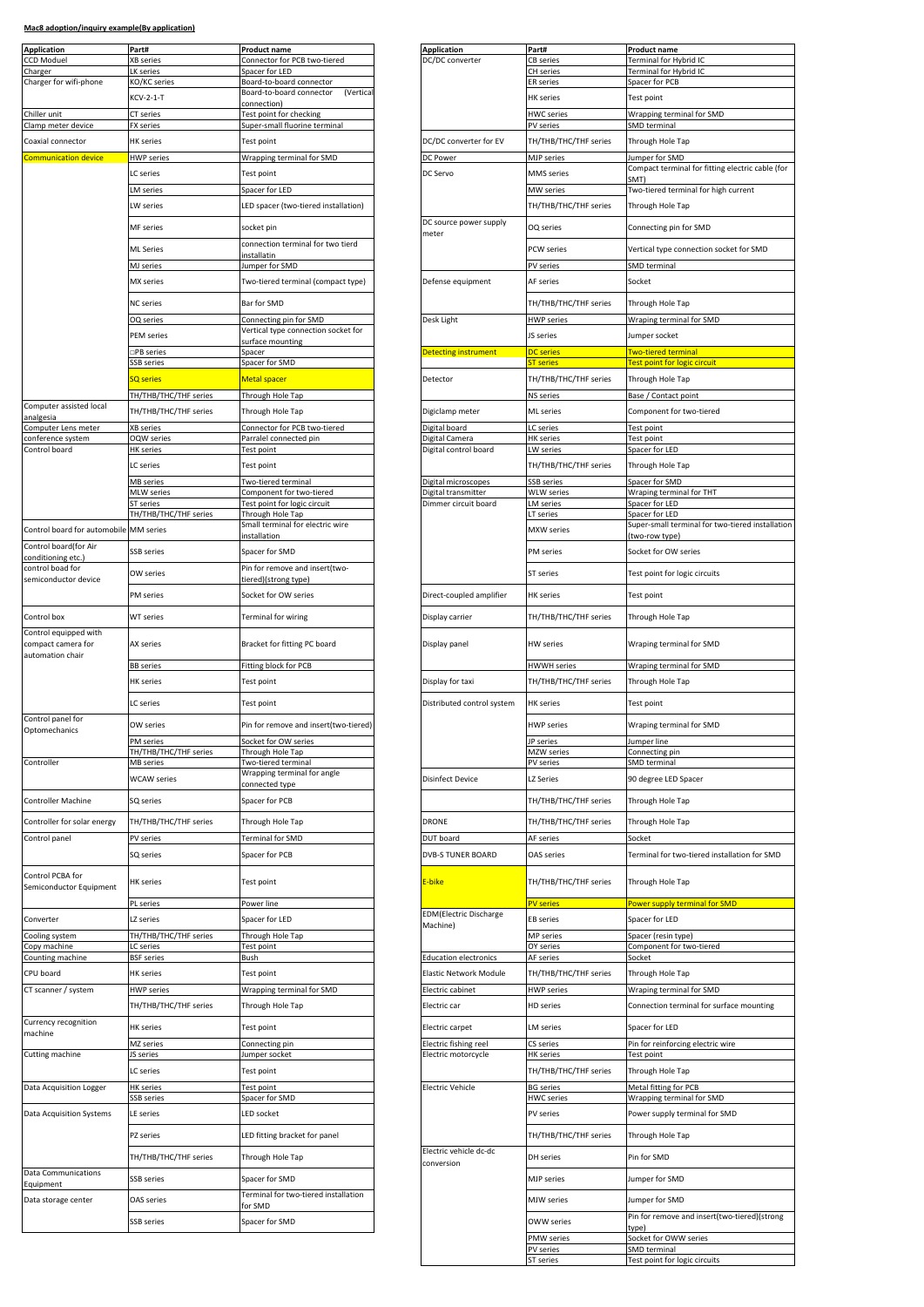| <b>Application</b>                                     | Part#                          | <b>Product name</b>                               | <b>Application</b>                           | Part#                                                           | <b>Product name</b>                                      |
|--------------------------------------------------------|--------------------------------|---------------------------------------------------|----------------------------------------------|-----------------------------------------------------------------|----------------------------------------------------------|
| Electromagnet system                                   | <b>HK</b> series<br>HWP series | Test point<br>Wraping terminal for SMD            | Fuel management system<br>Game               | TH/THB/THC/THF series<br>TH/THB/THC/THF series                  | Through Hole Tap<br>Through Hole Tap                     |
|                                                        |                                |                                                   |                                              |                                                                 |                                                          |
|                                                        | PB series                      | Terminal for fixing climping-terminal             |                                              | <b>HWP</b> series                                               | Wraping terminal for SMD                                 |
|                                                        | PV series<br>PA-2-A            | Power supply terminal for SMD                     |                                              | <b>OBS</b> series                                               | Two-tiered socket for SMD<br>SMD connection pin          |
| Electronic cigarate<br>Electronic Circuit              | MJ series                      | Socket for $\phi$ 2 male pin<br>umper for SMD     |                                              | HQ series<br>VNS series                                         | Spring probe for SMD                                     |
| Electronic Control                                     | MJP series                     | Jumper for SMD                                    | Game machine                                 | ML series                                                       | Component for two-tiered                                 |
| Electronic control box<br>Electronic control for Gas   | ML series                      | Component for two-tiered                          |                                              | OW series                                                       | Pin for remove and insert (two-                          |
| oven                                                   | TH/THB/THC/THF series          | Through Hole Tap                                  |                                              | PM series                                                       | Socket for OW series                                     |
| Electronic PCB (power)                                 | SQ seires                      | Spacer for PCB                                    |                                              | <b>WL</b> series                                                | Wrapping terminal for THT                                |
|                                                        | DG series                      | Two-tiered terminal                               | Game machine(Pachinco)                       | LC series                                                       | <b>Test point</b>                                        |
|                                                        | DP series                      | For two-tiered installation of PCB                |                                              | LK series                                                       | <b>LED Spacer</b>                                        |
|                                                        | MJP series                     | Jumper for SMD                                    |                                              | PB series                                                       | Terminal for fixing climping terr                        |
| Electronic Power terminal                              | <b>HK</b> series               | Test point                                        | Garage door operators                        | TH/THB/THC/THF series                                           | Through Hole Tap                                         |
|                                                        | IP series                      | Jumper line                                       | Gas sensor                                   | DHS series                                                      | Pin for SMD                                              |
|                                                        | TH/THB/THC/THF series          | Through Hole Tap                                  |                                              | PD series                                                       | Socket pin                                               |
|                                                        | WL series                      | Wraping terminal                                  |                                              | TH/THB/THC/THF series                                           | Through Hole Tap                                         |
| Electronic scale                                       | WLW series<br><b>ST</b> series | Wraping terminal<br>Test point for logic circuits | Gate driving PCB for IGBT                    | <b>XB</b> series<br><b>HWP</b> series                           | Connector for PCB two-tiered<br>Wraping terminal for SMD |
| Electronic sterlizier                                  | <b>HK</b> series               | Test point for SMT                                | Gateway device                               | <o kc="" series<="" td=""><td>Board-to-board connector</td></o> | Board-to-board connector                                 |
| <b>Electronic Toilets</b><br>Electronic Tooling        | <b>HK</b> series<br>NS series  | <b>Fest point</b><br>Base / Contact point         |                                              | LC series<br>TH/THB/THC/THF series                              | Test point<br>Through Hole Tap                           |
| <b>Electricity metering</b>                            | <b>DHS</b> series              | Pin for SMD                                       | Ground wire                                  | <b>RG</b> series                                                | Lug terminal                                             |
| Elevator                                               | DG series                      | Two-tiered terminal                               | Green laser module                           | <b>MBW</b> series                                               | Two-tieres terminal(compact ty                           |
|                                                        | SQ Series                      |                                                   | <b>Sround Communication</b>                  |                                                                 | type)                                                    |
|                                                        |                                | Metal spacer                                      | quipment                                     | <b>BZ</b> series                                                | Connector terminal block                                 |
| Elevator Emergency call and<br>remote monitoring       | SSB series                     | Spacer for SMD                                    |                                              | <b>OP series</b>                                                | Plug                                                     |
| Elevator system                                        | HK series                      | Test point                                        | Golf Navi                                    | LC series                                                       | <b>Test point</b>                                        |
|                                                        | MJP                            | Jumper for SMD                                    | Golf rader                                   | TH/THB/THC/THF series                                           | Through Hole Tap                                         |
|                                                        | PB series                      | Terminal for fixing climping terminal             | GPS receiver                                 | TH/THB/THC/THF series                                           | Through Hole Tap                                         |
| Emergency call                                         | SSB series                     | Spacer for SMD                                    | <b>GPU and Server Boards</b>                 | SSB series                                                      | Spacer for SMD                                           |
| Endoscopy processor                                    | <b>HK</b> series<br>SB series  | Test point<br>Check terminal for logic            | GSM emergency call<br>GyroSensor Car         | SSB series<br>HHY-1 series                                      | Spacer for SMD<br>SMD connection socket (horizo          |
|                                                        | TH/THB/THC/THF series          | Through Hole Tap                                  |                                              | <b>MEW</b> series                                               | Super-small socket pin (two-rov                          |
|                                                        |                                |                                                   |                                              |                                                                 | Super-small terminal for two-tie                         |
| Energy storage system                                  | DC series                      | Two-tiered terminal                               |                                              | MXW series                                                      | (two-row type)                                           |
|                                                        | HWHP series                    | Wraping terminal for SMD                          | Hair removal laser                           | TH/THB/THC/THF series                                           | Through Hole Tap                                         |
|                                                        | TH/THB/THC/THF series          | Through Hole Tap                                  | Hair dressing machine                        | <b>WXF</b> series                                               | Lever-type electric wire installa<br>(SMT type)          |
| <b>Energy System</b>                                   | DP series                      | For two-tiered installation of PCB                | HD converter board                           | <b>HK</b> series                                                | Test point                                               |
|                                                        | <b>HK</b> series               | Test point                                        | HDD                                          | XA series                                                       | Component for two-tiered                                 |
|                                                        | <b>HWP</b> series              | Wraping terminal for SMD                          |                                              | XB series                                                       | Component for two-tiered                                 |
|                                                        | IP series                      | Jumper line                                       | HD wireless video                            | TH/THB/THC/THF series                                           | Through Hole Tap                                         |
|                                                        | LC series                      | Test point<br>Connection pin for SMD (with        | Headset control unit                         | SSB series                                                      | Spacer for SMD                                           |
|                                                        | OQS series                     | positioning pin)                                  | <b>Headset Protection System</b>             | TH/THB/THC/THF series                                           | Through Hole Tap                                         |
|                                                        | PB series                      | Terminal for fixing climping terminal             | Hearing aid (glasses type)                   | <b>HK</b> series                                                | Test point                                               |
|                                                        | SF series                      | Fitting mount without hole for printed            | Healthcare                                   | <b>HK</b> series                                                |                                                          |
|                                                        |                                | board                                             |                                              |                                                                 | Test point                                               |
|                                                        | SP series                      | Spacer for PCB                                    |                                              | NB series                                                       | Contact point                                            |
|                                                        | TH/THB/THC/THF series          | Through Hole Tap                                  | Health Wearables Watch                       | NS series                                                       | Base / Contact point                                     |
|                                                        | UB series<br><b>WL</b> series  | Short bar<br>Wrapping terminal for THT            | <b>Heat Pump</b>                             | CW series<br>PW series                                          | Heat-release sheet<br>Bar for high current               |
|                                                        | <b>WLA series</b>              | Wrapping terminal for angle connected             | Heat rate monitor                            | JX series                                                       |                                                          |
|                                                        |                                | type                                              | Heater                                       |                                                                 | Jumper pin<br>Socket pin                                 |
|                                                        | <b>WLT</b> series              | Wraping terminal for THT                          |                                              | MF series                                                       | Compact terminal for fitting ele                         |
|                                                        | <b>WLW series</b>              | Wraping terminal                                  |                                              | MMS series                                                      | SMT)                                                     |
| Entertainment machine                                  | EP series                      | Spacer for PCB                                    | Hi-Fi Audio Final Stage Power                | TH/THB/THC/THF series                                           | Through Hole Tap                                         |
|                                                        | TH/THB/THC/THF series          | Through Hole Tap                                  | Amplifier                                    | <b>BF</b> series                                                | Jack for soft plug                                       |
| Environment sensor<br>Environmental detector           | DHS series                     | Pin for SMD                                       |                                              | NB series                                                       | Contact point<br>Socket pin for surface mounting         |
|                                                        | LC series<br>LM series         | Test point<br>Spacer for LED                      |                                              | PDS series<br><b>VNS</b> series                                 | Spring probe                                             |
|                                                        | R series                       | Spacer for LED                                    | Hi-Fi speaker                                | <b>RG</b> series                                                | Lug terminal                                             |
|                                                        | MLW series                     | Component for two-tiered                          | High Velocity (PRINT & RETAIL)               | <b>HK</b> series                                                | Test point                                               |
|                                                        | SQ series                      | Spacer for PCB                                    | Home appliance (oven,                        | <b>MJP</b> series                                               | Jumper for SMD                                           |
|                                                        |                                |                                                   | refrigerator)                                |                                                                 |                                                          |
| <b>Environmental monitoring</b><br>light source module | MF series                      | Socket pin                                        |                                              | MJW series                                                      | Jumper for high current                                  |
|                                                        |                                |                                                   |                                              |                                                                 |                                                          |
| ePaper<br>Erbium-Doped Fiber Amplifier                 | HQ series                      | Connecting pin for SMD                            | <b>Home Automation</b>                       | <b>SB</b> serie                                                 | Spacer for SMD                                           |
| (EDFA)                                                 | TH/THB/THC/THF series          | Through Hole Tap                                  |                                              | TH/THB/THC/THF series                                           | Through Hole Tap                                         |
| <b>Escalator and elevator</b>                          | JP series                      | Jumper line                                       | Home entertainment system<br>remocon         | TH/THB/THC/THF series                                           | Through Hole Tap                                         |
|                                                        | C series                       | Test point                                        | Home Security System                         | <b>NC</b> series                                                | Bar for SMD                                              |
| Exposure equipment                                     | <b>NB</b> series               | Contact point                                     | HUD unit                                     | TH/THB/THC/THF series                                           | Through Hole Tap                                         |
|                                                        | NS series<br>C series          | Base / Contact point<br>Test point                | Human Machine Interface<br>C Test Load Board | TH/THB/THC/THF series<br>TH/THB/THC/THF series                  | Through Hole Tap<br>Through Hole Tap                     |
| Face ID device                                         | GQ series                      | Spacer for PCB                                    |                                              | <b>WL</b> series                                                | Wrapping terminal for THT                                |
| Face recognition robot                                 | TH/THB/THC/THF series          | Through Hole Tap                                  | ICT fixture                                  | $VC-2-1$                                                        | Switch probe                                             |
| Fiber optic                                            | DHS series                     | Pin for SMD                                       |                                              | $VCC-5$                                                         | Head cover                                               |
|                                                        | SSB series                     | Spacer for SMD                                    |                                              | $VCE-1$                                                         | Earth ring                                               |
| Fiber optic communication                              | <b>HWP</b> series              | Wraping terminal for SMD                          | Identification                               | SSB series                                                      | Spacer for SMD                                           |
| Fiber optic infrastructures                            | TH/THB/THC/THF series          | Through Hole Tap                                  | IFE and Connectivity System                  | TH/THB/THC/THF series                                           | Through Hole Tap                                         |
| Fire Alarm                                             | XB series                      | Connector for PCB two-tiered                      | Image processing PCBA                        | SSB series                                                      | Spacer for SMD                                           |
| Fishing reel                                           | CS series                      | Pin for reinforcing electric wire                 | Indoor Air Quality Testing                   | MF series                                                       | Socket pin                                               |
| Flash Lamp                                             | <b>HWP</b> series              | Wraping terminal for SMD                          |                                              | PD series                                                       | Socket pin                                               |
| Flat panel detection chassis<br>unit                   | LZ series                      | Spacer for LED                                    | <b>Induction Heater</b>                      | <b>LM</b> series                                                | Spacer for LED                                           |
|                                                        | RG series                      | ug terminal                                       |                                              | SN series                                                       | Screw for surface mounting                               |
| Flat panel detector<br>Flow control device / Flow      | <b>HK</b> series               | Test point                                        |                                              | SQ series                                                       | Spacer for SMD                                           |
| meter                                                  | <b>PV</b> series               | Power supply terminal for SMD                     |                                              | TH/THB/THC/THF series                                           | Through Hole Tap                                         |
|                                                        | SSB series                     | Spacer for SMD                                    | Industrial computer (IPC)                    | <b>HDB</b> series                                               | Parallel connecting pin for SMD                          |
|                                                        | TH/THB/THC/THF series          | Through Hole Tap                                  |                                              | <b>HK</b> series                                                | Test point                                               |
| Focus controller                                       | TH/THB/THC/THF series          | Through Hole Tap                                  |                                              | LZ series                                                       | Spacer for LED                                           |
| Food Qualtity Inspection                               |                                |                                                   |                                              |                                                                 |                                                          |
| Equipment                                              | <b>HK</b> series               | Test point                                        |                                              | PM series                                                       | Socket for OW series<br>The conceler that is To          |
|                                                        |                                |                                                   |                                              | TH /THD /THC /THE corio                                         |                                                          |

| <b>Application</b>                                                                                 |                               |                                                     |        |                                             |                                     |                                                                           |
|----------------------------------------------------------------------------------------------------|-------------------------------|-----------------------------------------------------|--------|---------------------------------------------|-------------------------------------|---------------------------------------------------------------------------|
|                                                                                                    | Part#                         | Product name                                        |        | <b>Application</b>                          | Part#                               | Product name                                                              |
| Electromagnet system                                                                               | <b>K</b> series               | Test point                                          |        | uel management system                       | TH/THB/THC/THF series               | Through Hole Tap                                                          |
|                                                                                                    | <b>HWP</b> series             | Wraping terminal for SMD                            | Game   |                                             | TH/THB/THC/THF series               | Through Hole Tap                                                          |
|                                                                                                    | PB series                     | Terminal for fixing climping-terminal               |        |                                             | <b>HWP</b> series                   | Wraping terminal for SMD                                                  |
|                                                                                                    | PV series                     | Power supply terminal for SMD                       |        |                                             | <b>OBS</b> series                   | Two-tiered socket for SMD                                                 |
| Electronic cigarate                                                                                | PA-2-A                        | Socket for $\phi$ 2 male pin                        |        |                                             | HQ series                           | SMD connection pin                                                        |
| <b>Electronic Circuit</b>                                                                          | <b>MJ</b> series              | Jumper for SMD                                      |        |                                             | VNS series                          | Spring probe for SMD                                                      |
| <b>Electronic Control</b>                                                                          | MJP series                    | lumper for SMD                                      |        | Game machine                                | ML series                           | Component for two-tiered                                                  |
| Electronic control box                                                                             | ML series                     | Component for two-tiered                            |        |                                             | OW series                           | Pin for remove and insert (two-tiered)                                    |
| Electronic control for Gas                                                                         | TH/THB/THC/THF series         | Through Hole Tap                                    |        |                                             | PM series                           | Socket for OW series                                                      |
| oven                                                                                               | SQ seires                     | Spacer for PCB                                      |        |                                             | WL series                           | Wrapping terminal for THT                                                 |
| Electronic PCB (power)                                                                             | DG series                     | Two-tiered terminal                                 |        | Game machine(Pachinco)                      | LC series                           | Test point                                                                |
|                                                                                                    | DP series                     |                                                     |        |                                             | LK series                           |                                                                           |
|                                                                                                    |                               | For two-tiered installation of PCB                  |        |                                             |                                     | <b>LED Spacer</b>                                                         |
|                                                                                                    | <b>MJP</b> series             | Jumper for SMD                                      |        |                                             | PB series                           | Terminal for fixing climping terminal                                     |
| Electronic Power terminal                                                                          | <b>HK</b> series              | Test point                                          |        | Garage door operators                       | TH/THB/THC/THF series               | Through Hole Tap                                                          |
|                                                                                                    | JP series                     | Jumper line                                         |        | Gas sensor                                  | <b>DHS</b> series                   | Pin for SMD                                                               |
|                                                                                                    |                               |                                                     |        |                                             |                                     |                                                                           |
|                                                                                                    | TH/THB/THC/THF series         | Through Hole Tap                                    |        |                                             | PD series                           | Socket pin                                                                |
|                                                                                                    | <b>WL</b> series              | Wraping terminal                                    |        |                                             | TH/THB/THC/THF series               | Through Hole Tap                                                          |
|                                                                                                    | WLW series                    | Wraping terminal                                    |        |                                             | <b>KB</b> series                    | Connector for PCB two-tiered                                              |
| Electronic scale<br>Electronic sterlizier                                                          | ST series<br><b>HK</b> series | Fest point for logic circuits<br>Test point for SMT |        | Gate driving PCB for IGBT<br>Gateway device | <b>HWP</b> series<br>KO/KC series   | Wraping terminal for SMD<br>Board-to-board connector                      |
| <b>Electronic Toilets</b>                                                                          | HK series                     | Test point                                          |        |                                             | C series                            | Fest point                                                                |
| <b>Electronic Tooling</b>                                                                          | NS series                     | Base / Contact point                                |        |                                             | TH/THB/THC/THF series               | Through Hole Tap                                                          |
| <b>Electricity metering</b>                                                                        | DHS series                    | Pin for SMD                                         |        | Ground wire                                 | RG series                           | Lug terminal                                                              |
| <b>Elevator</b>                                                                                    | DG series                     | Two-tiered terminal                                 |        | Green laser module                          | <b>MBW</b> series                   | Two-tieres terminal(compact type)(two rows                                |
|                                                                                                    |                               |                                                     |        |                                             |                                     |                                                                           |
|                                                                                                    | SQ Series                     | Metal spacer                                        |        | <b>Ground Communication</b><br>Equipment    | <b>BZ</b> series                    | <b>Connector terminal block</b>                                           |
| Elevator Emergency call and                                                                        |                               |                                                     |        |                                             |                                     |                                                                           |
| remote monitoring                                                                                  | SSB series                    | Spacer for SMD                                      |        |                                             | <b>OP series</b>                    | Plug                                                                      |
| Elevator system                                                                                    | <b>HK</b> series              | Test point                                          |        | Golf Navi.                                  | LC series                           | Test point                                                                |
|                                                                                                    | MJP                           | lumper for SMD                                      |        | Golf rader                                  | TH/THB/THC/THF series               | Through Hole Tap                                                          |
|                                                                                                    | PB series                     | Terminal for fixing climping terminal               |        | <b>GPS</b> receiver                         | TH/THB/THC/THF series               | Through Hole Tap                                                          |
| Emergency call                                                                                     | SSB series                    | Spacer for SMD                                      |        | <b>GPU and Server Boards</b>                | SSB series                          | Spacer for SMD                                                            |
| Endoscopy processor                                                                                | HK series                     | Test point                                          |        | GSM emergency call                          | SSB series                          | Spacer for SMD                                                            |
|                                                                                                    | SB series                     | Check terminal for logic                            |        | GyroSensor Car                              | HHY-1 series                        | SMD connection socket (horizontal)                                        |
|                                                                                                    | TH/THB/THC/THF series         | Through Hole Tap                                    |        |                                             | MEW series                          | Super-small socket pin (two-row type)                                     |
|                                                                                                    |                               |                                                     |        |                                             |                                     |                                                                           |
| Energy storage system                                                                              | DC series                     | Two-tiered terminal                                 |        |                                             | MXW series                          | Super-small terminal for two-tiered installation                          |
|                                                                                                    |                               |                                                     |        |                                             |                                     | (two-row type)                                                            |
|                                                                                                    | HWHP series                   | Wraping terminal for SMD                            |        | Hair removal laser                          | TH/THB/THC/THF series               | <b>Through Hole Tap</b><br>Lever-type electric wire installation terminal |
|                                                                                                    | TH/THB/THC/THF series         | Through Hole Tap                                    |        | Hair dressing machine                       | <b>WXF</b> series                   | (SMT type)                                                                |
|                                                                                                    |                               |                                                     |        |                                             |                                     |                                                                           |
| Energy System                                                                                      | DP series                     | For two-tiered installation of PCB                  |        | HD converter board                          | HK series                           | Test point                                                                |
|                                                                                                    | <b>HK</b> series              | Test point                                          | HDD    |                                             | XA series                           | Component for two-tiered                                                  |
|                                                                                                    | <b>HWP</b> series             | Wraping terminal for SMD                            |        |                                             | <b>XB</b> series                    | Component for two-tiered                                                  |
|                                                                                                    | P series<br>C series          | Jumper line<br>Test point                           |        | HD wireless video<br>Headset control unit   | TH/THB/THC/THF series<br>SSB series | Through Hole Tap<br>Spacer for SMD                                        |
|                                                                                                    |                               | Connection pin for SMD (with                        |        |                                             |                                     |                                                                           |
|                                                                                                    | OQS series                    | oositioning pin)                                    |        | <b>Headset Protection System</b>            | TH/THB/THC/THF series               | Through Hole Tap                                                          |
|                                                                                                    | PB series                     |                                                     |        | Hearing aid (glasses type)                  |                                     |                                                                           |
|                                                                                                    |                               | Terminal for fixing climping terminal               |        |                                             | HK series                           | Test point                                                                |
|                                                                                                    | SF series                     | Fitting mount without hole for printed              |        | Healthcare                                  | HK series                           | Test point                                                                |
|                                                                                                    | SP series                     | board<br>Spacer for PCB                             |        |                                             | <b>NB</b> series                    | Contact point                                                             |
|                                                                                                    |                               |                                                     |        |                                             |                                     |                                                                           |
|                                                                                                    | TH/THB/THC/THF series         | Through Hole Tap                                    |        | Health Wearables Watch                      | NS series                           | Base / Contact point                                                      |
|                                                                                                    | <b>UB</b> series              | Short bar                                           |        | <b>Heat Pump</b>                            | CW series                           | Heat-release sheet                                                        |
|                                                                                                    | <b>WL</b> series              | Wrapping terminal for THT                           |        |                                             | PW series                           | Bar for high current                                                      |
|                                                                                                    | <b>WLA series</b>             | Wrapping terminal for angle connected               |        | Heat rate monitor                           | JX series                           | Jumper pin                                                                |
|                                                                                                    | <b>NLT</b> series             | type<br>Wraping terminal for THT                    | leater |                                             | MF series                           | Socket pin                                                                |
|                                                                                                    |                               |                                                     |        |                                             |                                     | Compact terminal for fitting electric cable (for                          |
|                                                                                                    | <b>WLW</b> series             | Wraping terminal                                    |        |                                             | MMS series                          | MT)                                                                       |
| Entertainment machine                                                                              | EP series                     | Spacer for PCB                                      |        |                                             | TH/THB/THC/THF series               | Through Hole Tap                                                          |
|                                                                                                    | TH/THB/THC/THF series         | Through Hole Tap                                    |        | Hi-Fi Audio Final Stage Power               | <b>BF</b> series                    | Jack for soft plug                                                        |
|                                                                                                    |                               |                                                     |        | Amplifier                                   | <b>NB</b> series                    |                                                                           |
| Environment sensor<br>Environmental detector                                                       | <b>DHS</b> series             | Pin for SMD                                         |        |                                             |                                     | Contact point                                                             |
|                                                                                                    |                               |                                                     |        |                                             |                                     |                                                                           |
|                                                                                                    | LC series<br>M series         | Test point<br>Spacer for LED                        |        |                                             | PDS series<br><b>VNS</b> series     | Socket pin for surface mounting<br>Spring probe                           |
|                                                                                                    | LR series                     | Spacer for LED                                      |        | Hi-Fi speaker                               | RG series                           | Lug terminal                                                              |
|                                                                                                    |                               | Component for two-tiered                            |        |                                             |                                     |                                                                           |
|                                                                                                    | <b>MLW</b> series             |                                                     |        | High Velocity (PRINT & RETAIL)              | HK series                           | Test point                                                                |
|                                                                                                    | SQ series                     | Spacer for PCB                                      |        | Home appliance (oven,                       | MJP series                          | Jumper for SMD                                                            |
|                                                                                                    |                               |                                                     |        | refrigerator)                               |                                     |                                                                           |
| Environmental monitoring                                                                           | <b>MF</b> series              | Socket pin                                          |        |                                             | MJW series                          | Jumper for high current                                                   |
| light source module                                                                                |                               |                                                     |        |                                             |                                     |                                                                           |
| ePaper                                                                                             | HQ series                     | Connecting pin for SMD                              |        | <b>Home Automation</b>                      | <b>SB</b> series                    | <b>Spacer for SMD</b>                                                     |
| Erbium-Doped Fiber Amplifie                                                                        | TH/THB/THC/THF series         | Through Hole Tap                                    |        |                                             | TH/THB/THC/THF series               | Through Hole Tap                                                          |
| (EDFA)                                                                                             |                               |                                                     |        | Home entertainment system                   |                                     |                                                                           |
| Escalator and elevator                                                                             | JP series                     | Jumper line                                         |        |                                             | TH/THB/THC/THF series               | Through Hole Tap                                                          |
|                                                                                                    | C series                      | Test point                                          |        | remocon<br>Home Security System             | <b>NC</b> series                    | Bar for SMD                                                               |
| Exposure equipment                                                                                 | <b>NB</b> series              | Contact point                                       |        | <b>HUD</b> unit                             | TH/THB/THC/THF series               | Through Hole Tap                                                          |
|                                                                                                    | NS series                     | Base / Contact point                                |        | Human Machine Interface                     | TH/THB/THC/THF series               | Through Hole Tap                                                          |
|                                                                                                    | C series                      | Test point                                          |        | C Test Load Board                           | TH/THB/THC/THF series               | Through Hole Tap                                                          |
| Face ID device                                                                                     | SQ series                     | Spacer for PCB                                      |        |                                             | <b>WL</b> series                    | Wrapping terminal for THT                                                 |
| Face recognition robot                                                                             | TH/THB/THC/THF series         | Through Hole Tap                                    |        | CT fixture                                  | $VC-2-1$                            | Switch probe                                                              |
| Fiber optic                                                                                        | <b>DHS</b> series             | Pin for SMD                                         |        |                                             | VCC-5                               | Head cover                                                                |
|                                                                                                    | SSB series                    | Spacer for SMD                                      |        |                                             | $VCE-1$                             | Earth ring                                                                |
| Fiber optic communication                                                                          | <b>HWP series</b>             | Wraping terminal for SMD                            |        | dentification                               | SSB series                          | Spacer for SMD                                                            |
|                                                                                                    |                               |                                                     |        |                                             |                                     |                                                                           |
| Fiber optic infrastructures                                                                        | TH/THB/THC/THF series         | Through Hole Tap                                    |        | FE and Connectivity System                  | TH/THB/THC/THF series               | Through Hole Tap                                                          |
| Fire Alarm                                                                                         | <b>XB</b> series              | Connector for PCB two-tiered                        |        | mage processing PCBA                        | SSB series                          | Spacer for SMD                                                            |
| Fishing reel                                                                                       | CS series                     | Pin for reinforcing electric wire                   |        | Indoor Air Quality Testing                  | MF series                           | Socket pin                                                                |
| Flash Lamp                                                                                         | <b>HWP</b> series             | Wraping terminal for SMD                            |        |                                             | PD series                           | Socket pin                                                                |
|                                                                                                    | LZ series                     | Spacer for LED                                      |        | <b>Induction Heater</b>                     | LM series                           | Spacer for LED                                                            |
|                                                                                                    |                               |                                                     |        |                                             |                                     |                                                                           |
|                                                                                                    | RG series<br><b>HK</b> series | Lug terminal<br>Test point                          |        |                                             | SN series<br>SQ series              | Screw for surface mounting<br>Spacer for SMD                              |
|                                                                                                    |                               |                                                     |        |                                             |                                     |                                                                           |
|                                                                                                    | <b>PV</b> series              | Power supply terminal for SMD                       |        |                                             | TH/THB/THC/THF series               | Through Hole Tap                                                          |
|                                                                                                    | SSB series                    | Spacer for SMD                                      |        | Industrial computer (IPC)                   | <b>HDB</b> series                   | Parallel connecting pin for SMD                                           |
| Flat panel detection chassis<br>unit<br>Flat panel detector<br>Flow control device / Flow<br>meter | TH/THB/THC/THF series         | Through Hole Tap                                    |        |                                             | HK series                           | Test point                                                                |
|                                                                                                    |                               |                                                     |        |                                             |                                     |                                                                           |
| Focus controller                                                                                   | TH/THB/THC/THF series         | Through Hole Tap                                    |        |                                             | LZ series                           | Spacer for LED                                                            |
| Food Qualtity Inspection                                                                           |                               |                                                     |        |                                             |                                     |                                                                           |
| Equipment                                                                                          | <b>HK</b> series              | Test point                                          |        |                                             | PM series                           | Socket for OW series                                                      |
|                                                                                                    |                               |                                                     |        |                                             | TH/THB/THC/THF series               | Through Hole Tap                                                          |
|                                                                                                    |                               |                                                     |        | Industrial control                          | OQ series<br><b>LM</b> series       | Connecting pin for SMD<br>Spacer for LED                                  |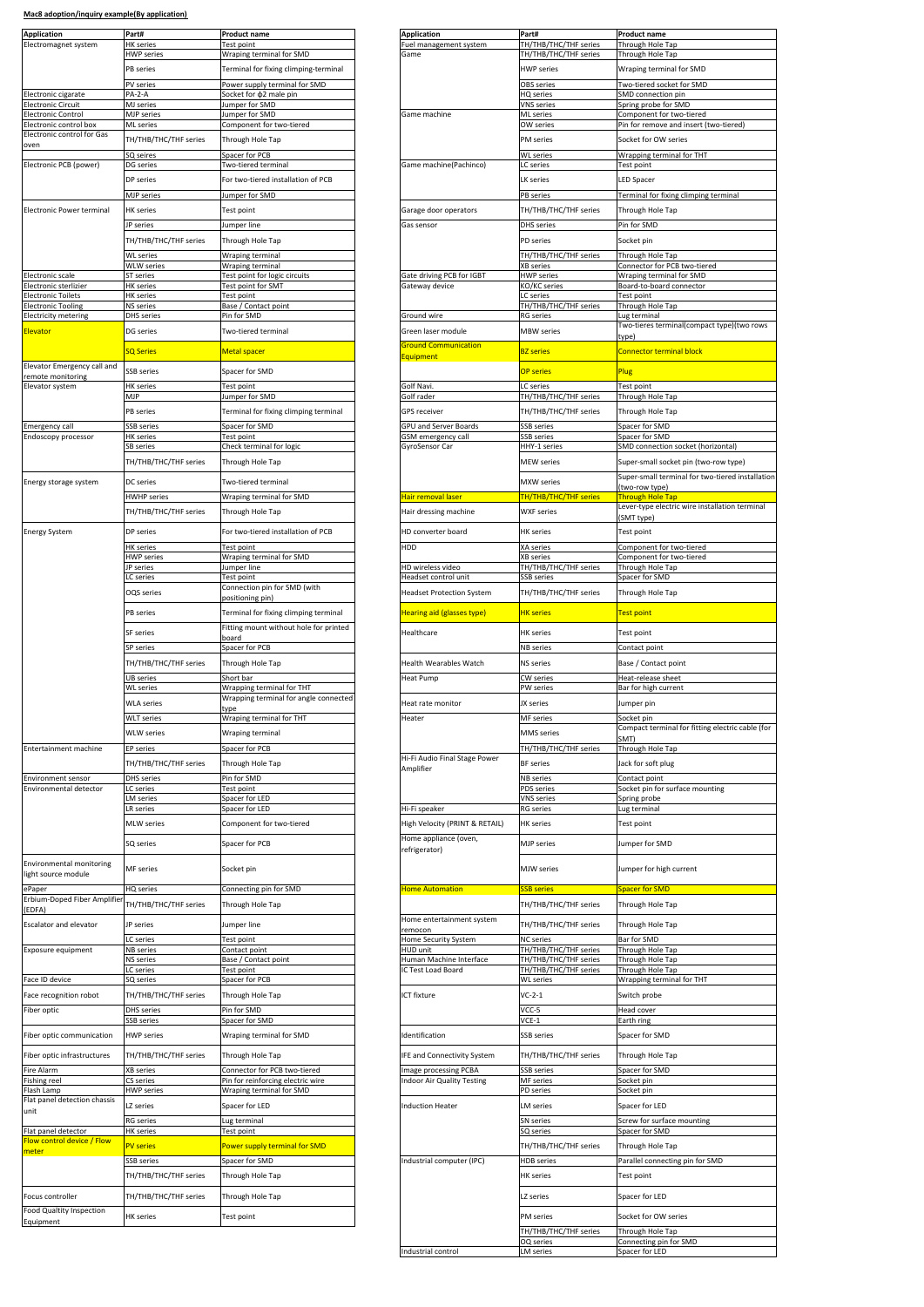| <b>Application</b>                                           | Part#<br>LZ series                 | <b>Product name</b>                                             | <b>Application</b>                       | Part#                                     | Product name                                                       |
|--------------------------------------------------------------|------------------------------------|-----------------------------------------------------------------|------------------------------------------|-------------------------------------------|--------------------------------------------------------------------|
|                                                              | <b>HK</b> series                   | 90 degree LED spacer<br>Test point                              | lig fixture                              | PV series<br>PB series                    | SMD terminal<br>Terminal for fixing climping terminal              |
| Industrial control                                           |                                    |                                                                 | Jig for Semiconductor                    | $HWC-2-J$                                 |                                                                    |
| Industrial control board                                     | SQ series<br>SP series             | Metal spacer<br>Spacer for SMD                                  | assembly<br>Jig & Tool                   | <b>ER</b> series                          | combination of HWC-2P-G and JS-2A<br>Spacer for PCB                |
|                                                              | SQ series                          | Spacer for SMD                                                  | Jogging shoes                            | <b>HO</b> series                          | Clasp                                                              |
|                                                              | TH/THB/THC/THF series              | Through Hole Tap                                                | Juki Knitting Machine                    | <b>EP</b> series                          | Spacer for PCB                                                     |
| Industrial equipment                                         | MX series                          | Two-tiered terminal (Compact type)                              |                                          | JP series                                 | Jumper line                                                        |
|                                                              | OW series                          | Pin for remove and insert(two-tiered)                           |                                          | LC series                                 | Test point                                                         |
|                                                              | PM series                          | Socket for OW series                                            | Laboratory                               | PM series                                 | Socket for OWW series                                              |
|                                                              | PN series                          | Terminal for wire installation                                  | Laboratory equipment                     | TH/THB/THC/THF series                     | Through Hole Tap                                                   |
|                                                              | <b>WC</b> series                   | Wirewrap terminal for THT                                       | Lachmann                                 | <b>NS</b> series                          | Base / Contact point                                               |
| Industrial HMI                                               | TH/THB/THC/THF series              | Through Hole Tap                                                | Lamp for Car                             | HHY-1 series                              | SMD connection socket (horizontal)                                 |
| Industrial meter                                             | <b>PB</b> series                   | Spacer for soldering                                            |                                          | OAS series                                | Terminal for two-tiered installation fo<br>SMD                     |
| Industrial measurement                                       | TH/THB/THC/THF series              | Through Hole Tap                                                |                                          | OBS series                                | Two-tiered socket for SMD                                          |
| <b>Industrial Monitoring</b>                                 | CT series                          | Test point for checking                                         |                                          | OQ series                                 | Connecting pin for SMD                                             |
|                                                              | HK series                          | Test point                                                      |                                          | OQW series                                | Parralel connected pin                                             |
| Industrial motor control                                     | ST series                          | Test point for logic circuits                                   |                                          | PCW series                                | Vertical type connection socket for S!                             |
| Inverter                                                     | <b>BF</b> series                   | Socket for soft plug                                            | Laptop PowerBank                         | TH/THB/THC/THF series                     | Through Hole Tap                                                   |
|                                                              | MJW series                         | Jumper for high current                                         | Laser                                    | OAS series                                | Terminal for two-tiered installation fo<br>SMD                     |
| Industrial power supply                                      | <b>NC</b> series<br>PW series      | Bar for SMD<br>Bar for high current                             |                                          | <b>OBS</b> series<br>ON series            | Two-tiered socket for SMD<br>Connected terminal                    |
|                                                              | PWA series                         | Mount of bar for high current                                   | Laser application                        | TH/THB/THC/THF series                     | Through Hole Tap                                                   |
|                                                              | PWT series                         | Mount of bar for high current                                   |                                          | <b>SSB</b> series                         | Spacer for SMD                                                     |
| Industrial power unit                                        | LM series                          | LED spacer                                                      | Laser beam welding machine               | <b>BS</b> series                          | Bush for insulation                                                |
|                                                              | TH/THB/THC/THF series              | Through Hole Tap                                                | Laser Distance Modules                   | <b>HK</b> series                          | Test point                                                         |
|                                                              |                                    |                                                                 |                                          |                                           |                                                                    |
| <b>Industrial Printer</b>                                    | <b>HK</b> series<br>OP series      | Test point                                                      |                                          | OW series<br>PM series                    | Pin for remove and insert(two-tiered)<br>Socket for OW series      |
| Industrial Rectifier                                         | OYW series                         | Plug<br>For insertion / removal of two-tiered                   | Laser IC                                 | LDS series                                | Laser diode socket                                                 |
| ndustrial sensor                                             | <b>LES</b> series                  | type (two-row type)<br>Spacer for LED(SMD)                      | Laser machine                            | CW series                                 | Heat-release sheet                                                 |
| Industrial sensing equipment TH/THB/THC/THF series           |                                    | Through Hole Tap                                                | Laser module                             | TH/THB/THC/THF series                     | Through Hole Tap                                                   |
| Industrial server                                            | HK series                          | <b>Test point for SMT</b>                                       | Laser projector                          | TH/THB/THC/THF series                     | Through Hole Tap                                                   |
|                                                              | LM series                          | LED spacer                                                      | LCD display                              | CB series                                 | Terminal for Hybrid IC                                             |
|                                                              | MZW series                         | Super small angle type                                          |                                          | SSB series                                | Spacer for SMD                                                     |
| Industrial sewing machine                                    | ME series                          | Socket pin                                                      |                                          | TH/THB/THC/THF series                     | Through Hole Tap                                                   |
| <b>Industrial UPS</b>                                        | LC series                          | <b>Test point</b>                                               | <b>LDS</b> mutifuction test<br>equipment | <b>LQ</b> series                          | <b>LED socket</b>                                                  |
| <b>Inflator</b>                                              | <b>PD Series</b>                   | ocket Pin                                                       | Learning machine                         | <b>XB</b> series                          | Connector for PCB two-tiered                                       |
| Instrument                                                   | <b>SSF</b> series                  | Spacer for SMD                                                  | LED backlight control board              | AF series                                 | Pin insert                                                         |
| In-Flight Entertainment and<br><b>Connectivity Solutions</b> | AF series                          | Pin insert                                                      |                                          | DH series                                 | Pin for SMD                                                        |
|                                                              | JS series<br>TH/THB/THC/THF series | Jumper socket<br>Through Hole Tap                               |                                          | <b>NS</b> series<br>TH/THB/THC/THF series | Base / Contact point<br>Through Hole Tap                           |
| Intrinsically Safe Smart                                     | <b>NE Series</b>                   | Plate for surface mounting                                      | LED controller                           | TH/THB/THC/THF series                     | Through Hole Tap                                                   |
| phone<br>Infra Field Monitoring                              | TH/THB/THC/THF series              | Through Hole Tap                                                | LED display                              | SQ series                                 | Spacer for PCB                                                     |
| System<br><b>Infusion Systems</b>                            | SSB series                         | Spacer for SMD                                                  |                                          | SSB series                                | Spacer for SMD                                                     |
| Inkjet printer                                               | LC series                          | Test point                                                      |                                          | <b>ST</b> series                          | Test point for logic circuits                                      |
| Inspection device                                            | KEO/KES series                     | Board-to-board connector                                        |                                          | TH/THB/THC/THF series                     | Through Hole Tap                                                   |
| <b>Intelligent Power Unit</b>                                | TH/THB/THC/THF series              | <b>Through Hole Tap</b>                                         | LED driver                               | MJ series                                 | Jumper for SMD                                                     |
| Intercom                                                     | TH/THB/THC/THF series              | Through Hole Tap                                                | LED indicator                            | AF series                                 | Socket, Pin insert                                                 |
| Internal testing fixture repair                              | AW series                          | Terminal for aluminum board                                     |                                          | DC series                                 | Two-tiered terminal                                                |
| use<br><b>Intertial Module</b>                               | TH/THB/THC/THF series              | Through Hole Tap                                                |                                          | TH/THB/THC/THF series                     |                                                                    |
| <b>Inverter</b>                                              | <b>EP</b> series                   | Spacer for PCB                                                  | LED lamp                                 | <b>LES series</b>                         | Through Hole Tap<br>Spacer for LED(SMT)                            |
|                                                              | DC serie<br><b>DG</b> series       | Two-tiered terminal<br>Two-tiered terminal                      | <b>LED lighting</b>                      | AF series<br><b>BA</b> series             | Socket, Pin insert<br>(Vertical affixing) block                    |
|                                                              | <b>HK</b> series                   | <b>Test point</b>                                               |                                          | <b>BS</b> series                          | Bush for insulation                                                |
|                                                              | <b>HWP</b> series<br>JP series     | Wrapping terminal for SMD<br>Jumper line                        |                                          | <b>BSF</b> series<br>CA series            | <b>Bush</b><br>Terminal for Hybrid IC                              |
|                                                              | JR series                          | lumper pin                                                      |                                          | CW series                                 | Heat-release sheet                                                 |
|                                                              | S series<br><b>ISW</b> series      | Jumper socket<br>lumper socket                                  |                                          | DHS series<br>JR series                   | Pin for surface mounting<br>Jumper wire                            |
|                                                              | JX series<br>JX-20SC               | Jumper pin<br>Switch jumper and socket                          |                                          | KO-2-1/KC-2-1<br>LK series                | Board-to-board connector<br>Spacer for LED                         |
|                                                              | LC series                          | Test point                                                      |                                          | MJ series                                 | Jumper for SMD                                                     |
|                                                              | LL series<br><b>LR</b> series      | Spacer for LED<br>Spacer for LED                                |                                          | <b>MJP</b> series<br><b>ML</b> series     | Jumper for SMD<br>Component for two-tiered                         |
|                                                              | <b>MJ</b> series                   | lumper                                                          |                                          | MLZ series                                | Connecting pin(Vertical type)                                      |
|                                                              | OW series                          | Pin for remove and insert(two-tiered)                           |                                          | NR series                                 | Power supply terminal (low profile ty                              |
|                                                              | OWW series<br>PB series            | Pin for remove and insert(two-tiered)<br>strong type)<br>Spacer |                                          | NS series<br>PV series                    | Base / Contact point<br>SMD terminal                               |
|                                                              | <b>PM</b> series                   | Socket for OW series                                            |                                          | TH/THB/THC/THF series                     | Through Hole Tap                                                   |
|                                                              | <b>PMW</b> series                  | Socket for OWW series                                           | LED module                               | MJ series                                 | Jumper for SMD                                                     |
|                                                              | SP series<br>ST series             | Spacer for PCB<br>Test point for logic circuits                 |                                          | ML series<br>M series                     | Component for two-tiered<br>Spacer for LED                         |
|                                                              | <b>WLT</b> series                  | Wraping terminal for THT                                        |                                          | XX series                                 | Jumper for printed board                                           |
| Inverter (for air conditioner)                               | <b>BSF</b> series                  | Bush                                                            | LED module eval board                    | MJ series                                 | Jumper for SMD                                                     |
|                                                              | CW series<br>SQ series             | Heat-release sheet<br>Spacer for SMD                            | LED Panel controller<br>LED power source | SSB series<br>KO-2-1/KC-2-1               | Spacer for SMD<br>Board-to-board connector                         |
|                                                              | SQS series                         | Spacer for SMD                                                  |                                          | SSB series                                | Spacer for SMD                                                     |
|                                                              | TH/THB/THC/THF series              | Through Hole Tap                                                |                                          | TH/THB/THC/THF series                     | Through Hole Tap                                                   |
|                                                              | YP-6A                              | 1 touch spacer                                                  | LED product                              | CN series                                 | Wire climping terminal for SMD                                     |
| Inverter control board                                       | TH/THB/THC/THF series              | Through Hole Tap                                                |                                          | DA-8                                      | Wire climping terminal for SMD                                     |
| Inverter module                                              |                                    |                                                                 |                                          | DB-6 series                               | Wire climping terminal for SMD                                     |
|                                                              | <b>HK</b> series                   | Test point                                                      |                                          |                                           |                                                                    |
| loT module                                                   | HK series                          | Test point                                                      |                                          | DM series                                 | Fixing terminal for wire cable band                                |
| IPC                                                          | SSB series<br>PM series            | Spacer for SMD<br>Socket for OW series                          |                                          | <b>HDA</b> series<br>HDB series           | Parallel connecting pin for SMD<br>Parallel connecting pin for SMD |
| IP camera                                                    | OW series                          | Pin for remove and insert(two-tiered)                           |                                          | <b>HWC</b> series                         | Wraping terminal for SMD                                           |
|                                                              | PM series                          | Socket for OW series                                            |                                          |                                           |                                                                    |

| Part#<br>LZ series             | <b>Product name</b><br>90 degree LED spacer           | <b>Application</b><br><b>Jig fixture</b> | Part#<br>PV series                     | Product name<br>SMD terminal                                       |
|--------------------------------|-------------------------------------------------------|------------------------------------------|----------------------------------------|--------------------------------------------------------------------|
| <b>HK</b> series               | Test point                                            |                                          | <b>PB</b> series                       | Terminal for fixing climping terminal                              |
| SQ series                      | Metal spacer                                          | Jig for Semiconductor                    | HWC-2-J                                | combination of HWC-2P-G and JS-2A                                  |
| SP series                      | Spacer for SMD                                        | assembly<br>Jig & Tool                   | <b>ER</b> series                       | Spacer for PCB                                                     |
| SQ series                      | Spacer for SMD                                        | Jogging shoes                            | HO series                              | Clasp                                                              |
| TH/THB/THC/THF series          | Through Hole Tap                                      | Juki Knitting Machine                    | <b>EP</b> series                       | Spacer for PCB                                                     |
| MX series                      | Two-tiered terminal (Compact type)                    |                                          | JP series                              | Jumper line                                                        |
| OW series                      | Pin for remove and insert(two-tiered)                 |                                          | LC series                              | Test point                                                         |
| PM series                      | Socket for OW series                                  | Laboratory                               | PM series                              | Socket for OWW series                                              |
| PN series                      | Terminal for wire installation                        | Laboratory equipment                     | TH/THB/THC/THF series                  | Through Hole Tap                                                   |
| <b>WC</b> series               | Wirewrap terminal for THT                             | Lachmann                                 | <b>NS</b> series                       | Base / Contact point                                               |
| TH/THB/THC/THF series          | Through Hole Tap                                      | Lamp for Car                             | HHY-1 series                           | SMD connection socket (horizontal)                                 |
| □PB series                     | Spacer for soldering                                  |                                          | OAS series                             | Terminal for two-tiered installation for                           |
|                                |                                                       |                                          |                                        | SMD                                                                |
| TH/THB/THC/THF series          | Through Hole Tap                                      |                                          | <b>OBS</b> series                      | Two-tiered socket for SMD                                          |
| CT series<br><b>HK</b> series  | Test point for checking<br>Test point                 |                                          | OQ series<br><b>OQW</b> series         | Connecting pin for SMD<br>Parralel connected pin                   |
| ST series                      | Test point for logic circuits                         |                                          | PCW series                             | Vertical type connection socket for SMD                            |
|                                |                                                       |                                          |                                        |                                                                    |
| <b>BF</b> series               | Socket for soft plug                                  | Laptop PowerBank                         | TH/THB/THC/THF series                  | Through Hole Tap                                                   |
| MJW series                     | Jumper for high current                               | Laser                                    | OAS series                             | Terminal for two-tiered installation for<br>SMD                    |
| <b>NC</b> series               | Bar for SMD                                           |                                          | <b>OBS</b> series                      | Two-tiered socket for SMD                                          |
| PW series                      | Bar for high current                                  |                                          | ON series                              | Connected terminal                                                 |
| <b>PWA</b> series              | Mount of bar for high current                         | Laser application                        | TH/THB/THC/THF series                  | Through Hole Tap                                                   |
| <b>PWT</b> series              | Mount of bar for high current                         |                                          | <b>SB</b> series                       | <b>Spacer for SMD</b>                                              |
| <b>LM</b> series               | LED spacer                                            | Laser beam welding machine BS series     |                                        | Bush for insulation                                                |
| TH/THB/THC/THF series          | Through Hole Tap                                      | Laser Distance Modules                   | <b>HK</b> series                       | Test point                                                         |
| <b>HK</b> series               | Test point                                            |                                          | OW series                              | Pin for remove and insert(two-tiered)                              |
| OP series                      | Plug                                                  |                                          | PM series                              | Socket for OW series                                               |
| OYW series                     | For insertion / removal of two-tiered                 | Laser IC                                 | <b>LDS</b> series                      | Laser diode socket                                                 |
| <b>LES series</b>              | type (two-row type)<br>Spacer for LED(SMD)            | Laser machine                            | CW series                              | Heat-release sheet                                                 |
| TH/THB/THC/THF series          | Through Hole Tap                                      | Laser module                             | TH/THB/THC/THF series                  | Through Hole Tap                                                   |
|                                |                                                       |                                          |                                        |                                                                    |
| <b>HK</b> series               | Test point for SMT                                    | Laser projector                          | TH/THB/THC/THF series                  | Through Hole Tap                                                   |
| <b>LM</b> series<br>MZW series | LED spacer<br>Super small angle type                  | LCD display                              | <b>CB</b> series<br>SSB series         | Terminal for Hybrid IC<br>Spacer for SMD                           |
| ME series                      | Socket pin                                            |                                          | TH/THB/THC/THF series                  | Through Hole Tap                                                   |
|                                |                                                       | <b>LDS</b> mutifuction test              |                                        |                                                                    |
| LC series                      | Test point                                            | equipment                                | <b>LQ</b> series                       | <b>LED socket</b>                                                  |
| <b>PD Series</b>               | Socket Pin                                            | Learning machine                         | <b>XB</b> series                       | Connector for PCB two-tiered                                       |
| <b>SSF</b> series              | Spacer for SMD                                        | LED backlight control board              | AF series                              | Pin insert                                                         |
| AF series                      | Pin insert                                            |                                          | DH series                              | Pin for SMD                                                        |
| JS series                      | Jumper socket                                         |                                          | <b>NS</b> series                       | Base / Contact point                                               |
| TH/THB/THC/THF series          | Through Hole Tap                                      |                                          | TH/THB/THC/THF series                  | Through Hole Tap                                                   |
| <b>NE Series</b>               | Plate for surface mounting                            | LED controller                           | TH/THB/THC/THF series                  | Through Hole Tap                                                   |
| TH/THB/THC/THF series          | Through Hole Tap                                      | LED display                              | SQ series                              | Spacer for PCB                                                     |
| SSB series                     | Spacer for SMD                                        |                                          | <b>SSB</b> series                      | Spacer for SMD                                                     |
| LC series                      | Test point                                            |                                          | <b>ST</b> series                       | Test point for logic circuits                                      |
| <b>KEO/KES</b> series          | Board-to-board connector                              |                                          | TH/THB/THC/THF series                  | Through Hole Tap                                                   |
| TH/THB/THC/THF series          | <b>Through Hole Tap</b>                               | <b>LED</b> driver                        | <b>MJ</b> series                       | Jumper for SMD                                                     |
|                                |                                                       |                                          |                                        |                                                                    |
| TH/THB/THC/THF series          | Through Hole Tap                                      | <b>LED</b> indicator                     | AF series                              | Socket, Pin insert                                                 |
| AW series                      | Terminal for aluminum board                           |                                          | DC series                              | Two-tiered terminal                                                |
| TH/THB/THC/THF series          | Through Hole Tap                                      |                                          | TH/THB/THC/THF series                  | Through Hole Tap                                                   |
| <b>EP</b> series               | Spacer for PCB                                        | LED lamp                                 | <b>LES series</b>                      | Spacer for LED(SMT)                                                |
| DC serie                       | Two-tiered terminal                                   | LED lighting                             | AF series                              | Socket, Pin insert                                                 |
| DG series<br><b>HK</b> series  | Two-tiered terminal<br><b>Test point</b>              |                                          | <b>BA</b> series<br><b>BS</b> series   | (Vertical affixing) block<br>Bush for insulation                   |
| <b>HWP</b> series              | Wrapping terminal for SMD                             |                                          | <b>BSF</b> series                      | Bush                                                               |
| JP series<br>JR series         | lumper line<br>umper pin                              |                                          | CA series<br>CW series                 | Terminal for Hybrid IC<br>Heat-release sheet                       |
| JS series                      | umper socket                                          |                                          | DHS series                             | Pin for surface mounting                                           |
| JSW series<br>JX series        | Jumper socket<br>lumper pin                           |                                          | JR series<br>KO-2-1/KC-2-1             | Jumper wire<br>Board-to-board connector                            |
| JX-20SC                        | Switch jumper and socket                              |                                          | LK series                              | Spacer for LED                                                     |
| LC series<br>LL series         | Test point<br>Spacer for LED                          |                                          | MJ series<br><b>MJP</b> series         | Jumper for SMD<br>Jumper for SMD                                   |
| <b>LR</b> series               | Spacer for LED                                        |                                          | <b>ML</b> series                       | Component for two-tiered                                           |
| <b>MJ</b> series               | <b>lumper</b>                                         |                                          | MLZ series                             | Connecting pin(Vertical type)                                      |
| OW series                      | Pin for remove and insert(two-tiered)                 |                                          | NR series                              | Power supply terminal (low profile type)                           |
| OWW series                     | Pin for remove and insert(two-tiered)<br>strong type) |                                          | <b>NS</b> series                       | Base / Contact point                                               |
| □PB series                     | Spacer                                                |                                          | PV series                              | SMD terminal                                                       |
| PM series                      | Socket for OW series                                  |                                          | TH/THB/THC/THF series                  | Through Hole Tap                                                   |
| <b>PMW</b> series              | Socket for OWW series                                 | LED module                               | MJ series                              | Jumper for SMD                                                     |
| SP series<br>ST series         | Spacer for PCB<br>Test point for logic circuits       |                                          | <b>ML</b> series<br>LM series          | Component for two-tiered<br>Spacer for LED                         |
| <b>WLT</b> series              | Wraping terminal for THT                              |                                          | XX series                              | Jumper for printed board                                           |
| <b>BSF</b> series              | Bush                                                  | LED module eval board                    | MJ series                              | Jumper for SMD                                                     |
| CW series                      | Heat-release sheet                                    | LED Panel controller                     | SSB series                             | Spacer for SMD                                                     |
| SQ series                      | Spacer for SMD                                        | LED power source                         | KO-2-1/KC-2-1                          | Board-to-board connector                                           |
| SQS series                     | Spacer for SMD                                        |                                          | SSB series                             | Spacer for SMD                                                     |
| TH/THB/THC/THF series          | Through Hole Tap                                      |                                          | TH/THB/THC/THF series                  | Through Hole Tap                                                   |
| YP-6A                          | 1 touch spacer                                        | LED product                              | CN series                              | Wire climping terminal for SMD                                     |
| TH/THB/THC/THF series          | Through Hole Tap                                      |                                          | DA-8                                   | Wire climping terminal for SMD                                     |
| <b>HK</b> series               | Test point                                            |                                          | DB-6 series                            | Wire climping terminal for SMD                                     |
| <b>HK</b> series               | Test point                                            |                                          | DM series                              | Fixing terminal for wire cable band                                |
| <b>SSB</b> series<br>PM series | Spacer for SMD<br>Socket for OW series                |                                          | <b>HDA</b> series<br><b>HDB</b> series | Parallel connecting pin for SMD<br>Parallel connecting pin for SMD |
| OW series                      | Pin for remove and insert(two-tiered)                 |                                          | <b>HWC</b> series                      | Wraping terminal for SMD                                           |
|                                |                                                       |                                          |                                        |                                                                    |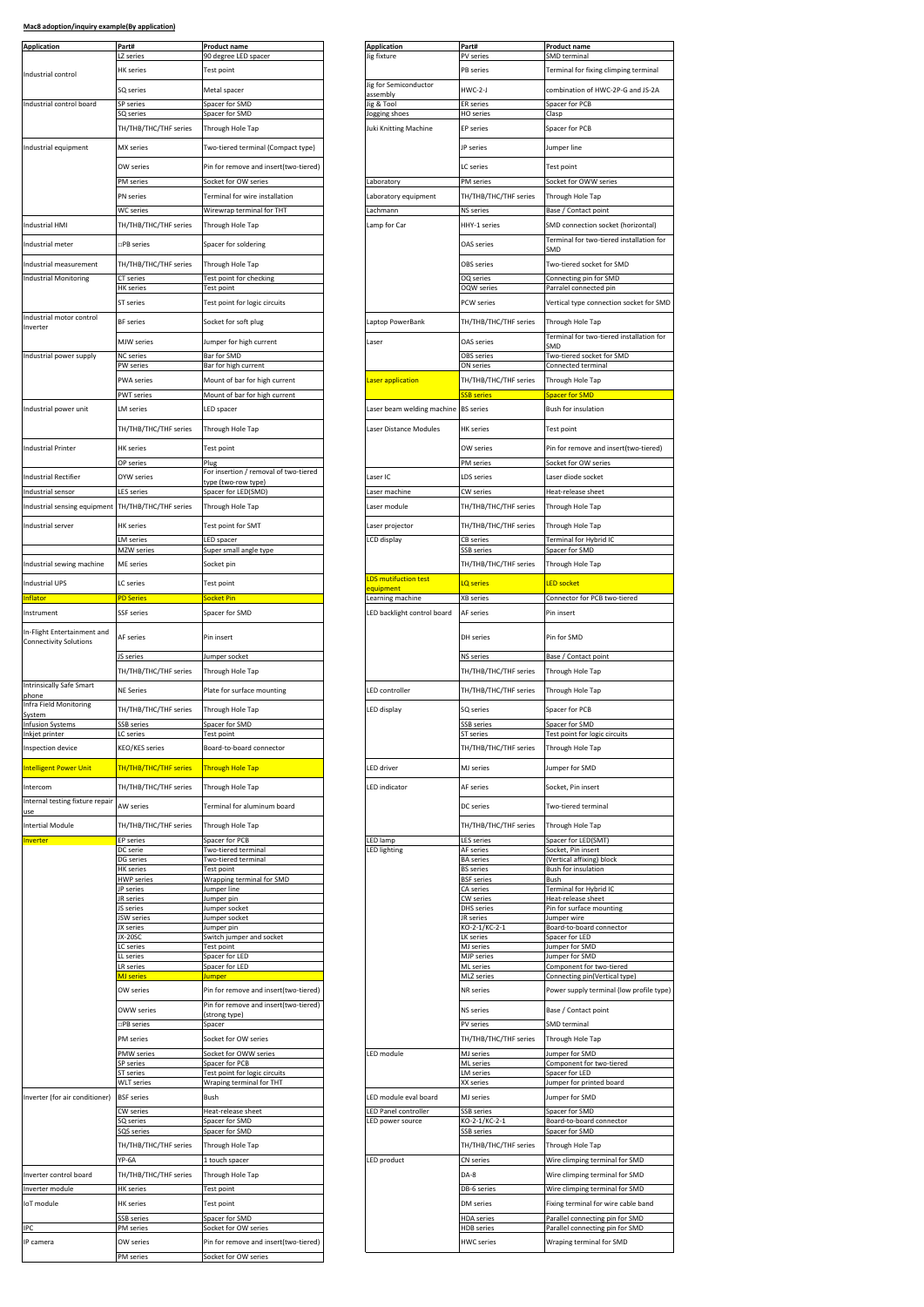| Mac8 adoption/inquiry example(By application) |  |
|-----------------------------------------------|--|
|                                               |  |

| Application<br><b>Track Led Ligting</b>         | Part#<br>LQ series                    | <b>Product name</b><br>LED socket                                            | Application<br>Meter                                   | Part#<br>TH/THB/THC/THF series                 | Product name<br>Through Hole Tap                                        |
|-------------------------------------------------|---------------------------------------|------------------------------------------------------------------------------|--------------------------------------------------------|------------------------------------------------|-------------------------------------------------------------------------|
|                                                 | LQS series                            | <b>LED socket</b>                                                            |                                                        | MA series                                      | Terminal for parallel two-tiered<br>installation of super-small bnoards |
| Laser Machine                                   | OWZ series                            | Insertion / removal angle type (strong                                       |                                                        | MB series                                      | Two-tiered terminal                                                     |
| LED TV                                          | TH/THB/THC/THF series                 | Through Hole Tap                                                             |                                                        | MJ series                                      | Jumper for SMD                                                          |
| Lens meter equipment                            | <b>XB</b> series                      | Connector for PCB two-tiered                                                 |                                                        | MX series                                      | Two-tiered terminal (compact type)                                      |
| light Electric Vehicles(LEV)                    | <b>NC</b> series                      | Bar for SMD                                                                  |                                                        | MZW series                                     | Connecting pin Terminal (angle type                                     |
| battery module                                  | TH/THB/THC/THF series                 | Through Hole Tap                                                             |                                                        | PM series                                      | Socket for OW series                                                    |
| Lighting                                        | CA series<br>JP series                | Terminal for Hybrid IC<br>Jumper line                                        | Meter module<br>Micro computer board                   | <b>ML</b> series<br><b>XB</b> series           | Component for two-tiered<br>Connector for PCB two-tiered                |
|                                                 | PL series<br>SSB series               | Power line<br>Spacer for SMD                                                 | Microcontroller                                        | <b>HK</b> series<br><b>XB</b> series           | Test point<br>Connector for PCB two-tiered                              |
|                                                 | TH/THB/THC/THF series                 | Through Hole Tap                                                             | Microinverter                                          | HK series                                      | Test point                                                              |
| Lighting control                                | LC series                             | Test point                                                                   | Microphone                                             | TH/THB/THC/THF series                          | Through Hole Tap                                                        |
| Lighting equipment                              | <b>MJP</b> series                     | Jumper for SMD                                                               | Micro Server                                           | TH/THB/THC/THF series                          | Through Hole Tap                                                        |
| Line Card PCBA                                  | TH/THB/THC/THF series                 | Through Hole Tap                                                             | Microscope                                             | LM series                                      | Spacer for LED                                                          |
| Line Robot Automation<br>Conveyor               | JS series                             | Jumper Socket                                                                | Microwave components                                   | TH/THB/THC/THF series                          | Through Hole Tap                                                        |
| Linear Motor Servo Driver                       | <b>MMS</b> series<br><b>M</b> series  | Compact terminal for fitting electric cable<br>for SMT<br>Spacer for LED     | Microwave Board                                        | MJ series<br>MJP series                        | Jumper for SMD<br>umper for SMD                                         |
| Liquid Leakage sensor                           | <b>ML</b> series                      | Component for two-tiered                                                     | Military power                                         | <b>THC</b> series                              | Through Hole Tap                                                        |
| Liteguide Controller<br>Locomotive high voltage | OW series                             | Pin for remove and insert (two-tiered)                                       | Milling machine                                        | <b>ER Series</b>                               | Metal type Spacer of hollow shape                                       |
| power sensor                                    | <b>MEW series</b>                     | Super-small socket pin (two-row type)<br>Super-small terminal for two-tiered |                                                        | <b>WN Series</b>                               | Flat washer for insulation (nylon)                                      |
|                                                 | <b>MXW</b> series                     | nstallation (two-row type<br>Pin for remove and insert(two-                  | Mobile phone camera module<br>Mobile phone camera test | MW series                                      | Two-tiered terminal for high current                                    |
|                                                 | OWW series                            | tiered)(strong type)                                                         | board                                                  | <b>HWHP</b> series                             | Wraping terminal for SMD                                                |
|                                                 | PMW series                            | Socket for OWW series                                                        | Mobile printer                                         | TH/THB/THC/THF series                          | Through Hole Tap                                                        |
| Logger                                          | <b>HHP</b> series<br><b>MJ</b> series | Jumper socket for surface mounting<br>Jumper for SMD                         | Mobile system                                          | MZ series<br>CB series                         | Connecting pin<br>Terminal for Hybrid IC                                |
|                                                 | <b>MJR</b> series                     | Connection jumper wire for SMD                                               | Mobile Top up                                          | TH/THB/THC/THF series                          | Through Hole Tap                                                        |
| LTE modem boards                                | <b>HWP series</b>                     | Wrapping terminal for SMD                                                    |                                                        | PB series                                      | Terminal for fixing climping-termina                                    |
| Machine vision cameras                          | TH/THB/THC/THF series                 | Through Hole Tap                                                             | Module                                                 | SW series                                      | Male spacer for SMD                                                     |
| Magnetic resonance power<br>supply              | <b>CE</b> series                      | <b>Contact point</b>                                                         |                                                        | MJ                                             | lumper for SMD                                                          |
|                                                 | <b>NS series</b>                      | Base / Contact point                                                         | Module for Control Panel Unit HWC-2-J                  |                                                | Tape-and-reel with a combination of<br>HWC-2P-G and JS-2A               |
| Marine equipment control                        | <b>SSF</b> series                     | Spacer for SMD                                                               |                                                        | TH/THB/THC/THF series                          | Through Hole Tap                                                        |
| panel                                           | TH/THB/THC/THF series                 | <b>Through Hole Tap</b>                                                      | Monitoring Device                                      | <b>HK</b> series                               | Test point                                                              |
| Massage machine                                 | JS series                             | Jumper socket                                                                | Monitoring equipment(for                               | <b>ST</b> series                               | Test point for logical circuit                                          |
|                                                 | <b>WL</b> series                      | Wrapping terminal for THT                                                    | Black box, Marine)<br>Monitor connect board            | <b>XA series</b>                               | Connector for PCB two-tiered                                            |
| Measurement device                              | <b>BH</b> series                      | Banana plug jack                                                             | Monitor equipment for                                  | <b>(B series</b>                               | Connector for PCB two-tiered                                            |
|                                                 | KS series                             | Terminal                                                                     | medical                                                | TH/THB/THC/THF series                          | Through Hole Tap                                                        |
|                                                 | C series                              | <b>Test point</b>                                                            | Monitor                                                | TH/THB/THC/THF series                          | Through Hole Tap                                                        |
|                                                 | M series<br>MJ series                 | Spacer for LED<br>Jumper for SMD                                             | Monitoring system                                      | TH/THB/THC/THF series<br>TH/THB/THC/THF series | Through Hole Tap<br>Through Hole Tap                                    |
|                                                 | PM series                             | Socket for OW series                                                         |                                                        | <b>ER</b> series                               | Spacer for PCB                                                          |
|                                                 | SP series<br>SQ series                | Spacer for PCB<br>Spacer for PCB                                             | Motherboard<br>Motor controller                        | <b>SP</b> series<br>SQ series                  | Spacer for PCB<br>Spacer for PCB                                        |
|                                                 | TH/THB/THC/THF series                 | Through Hole Tap                                                             |                                                        | <b>OQW</b> series                              | Parallel connected pin                                                  |
| <b>Measurement Instrument</b>                   | OQW series                            | Parralel connected pin                                                       | Motor control board                                    | <b>HK</b> series                               | Test point                                                              |
|                                                 | PCW series<br>SW series               | Vertical type connection socket for SMD                                      |                                                        | <b>SSF series</b><br><b>BB</b> series          | Spacer for SMD<br><b>Fitting block for PCB</b>                          |
| <b>Medical device</b>                           | AF series<br><b>AP</b> series         | Male spacer for SMD<br>Pin insert<br>Spacer for PCB                          |                                                        | DC series<br>DG series                         | Two-tiered terminal<br>Two-tiered terminal                              |
|                                                 | <b>BB</b> series                      | Fitting block for PCB                                                        |                                                        | <b>DG Series</b>                               | Two-tiered terminal                                                     |
|                                                 | <b>BX</b> series<br>CE series         | <b>Terminal for fitting crimping terminal</b><br>Contact point               |                                                        | LC series<br>PC series                         | Test point<br>Socket pin                                                |
|                                                 | <b>DH</b> series                      | Pin for SMD                                                                  | Motor driver                                           | <b>WC</b> series                               | Wraping terminal for THT<br>Pin for remove and insert(two-tiered        |
|                                                 | <b>HH</b> series                      | SMD connector                                                                |                                                        | OWW series                                     | (strong type)                                                           |
|                                                 | <b>HK</b> series<br><b>HWP</b> series | <b>Test point</b><br>Wrapping terminal for SMD                               | MRI system                                             | TH/THB/THC/THF series<br><b>HK</b> series      | Through Hole Tap<br><b>Test point</b>                                   |
|                                                 | IK serie<br>JP series                 | Jumper line                                                                  |                                                        | <b>HWP</b> serie<br>JH series                  | Wrapping terminal for SMD<br>SMD Jack                                   |
|                                                 | JS series<br>LC series                | Jumper socket<br>Test point                                                  |                                                        | JK series<br>NB series                         | Jack<br>Contact point                                                   |
|                                                 | JX series<br>LM series                | Jumper Pin<br>Spacer for LED                                                 |                                                        | <b>NC</b> series<br>PV series                  | Bar for SMD<br>SMD terminal                                             |
|                                                 | <b>LR</b> series<br>T series          | Spacer for LED<br>Spacer for LED                                             |                                                        | <b>SP</b> series<br>SQ series                  | Spacer for PCB<br>Spacer for PCB                                        |
|                                                 | <b>MF</b> series                      | Socket pin                                                                   |                                                        | TH/THB/THC/THF series                          | Through Hole Tap                                                        |
|                                                 | MJ series<br>MP series                | Jumper for SMD<br>Spacer(resin type)                                         | <b>Multi-Function Printer</b>                          | <b>HK</b> series<br>LC series                  | <b>Test point</b><br><b>Test point</b>                                  |
|                                                 | <b>NB</b> series<br>NS series         | Contact point<br>Base / Contact point                                        | Multi sensor                                           | <b>LM</b> series<br>OW series                  | Spacer for LED<br>Pin for remove and insert (two-                       |
|                                                 | PM series                             | Socket for OW series                                                         |                                                        | OWW series                                     | tiered)<br>Pin for remove and insert(two-tiered                         |
|                                                 | PV series<br>RG serie:                | SMD terminal<br>LUG terminal                                                 |                                                        | PM series<br><b>PMW</b> series                 | strong type)<br>Socket for OWW series<br>Socket for OWW series          |
|                                                 | SSB series                            | Spacer for SMD                                                               | Music Instrument                                       | DC series                                      | Two-tiered terminal                                                     |
|                                                 | SP series                             | Spacer for PCB                                                               | Musical keyboard                                       | TH/THB/THC/THF series                          | Through Hole Tap                                                        |
|                                                 | SQ series                             | Spacer for PCB                                                               | Navigation device                                      | TH/THB/THC/THF series                          | Through Hole Tap                                                        |
|                                                 | ST series<br>SW series                | Test point for logical circuit<br>Male spacer for SMD                        | Networking                                             | TH/THB/THC/THF series<br>DH series             | Through Hole Tap<br>Pin for SMD                                         |
|                                                 | TH/THB/THC/THF series                 | Through Hole Tap                                                             |                                                        | <b>SSB series</b>                              | Spacer for SMD                                                          |
|                                                 | <b>WC</b> series                      | Wrapping terminal for THT                                                    | Network communication<br>system                        | TH/THB/THC/THF series                          | Through Hole Tap                                                        |
| Medical mother board                            | <b>WL</b> series                      | Wrapping terminal for THT                                                    | Network solution                                       | TH/THB/THC/THF series                          | Through Hole Tap                                                        |
| Memory device                                   | MZW series                            | Connecting pin Terminal (angle type)                                         | New energy circulation testin<br>system                | CB series                                      | Terminal for Hybrid IC                                                  |
| <b>MES</b> (Manufacturing                       | JP series                             | Jumper wire                                                                  | OBC                                                    | PCW series                                     | Vertical type connection socket for<br>SMD                              |
| Execution systems)                              |                                       |                                                                              |                                                        |                                                |                                                                         |
|                                                 | LC series<br><b>MJP Series</b>        | Check terminals                                                              | Ocean Bottom Processing                                | OQW series<br><b>SW</b> series                 | Parallel connected pin                                                  |
|                                                 | <b>ML Series</b>                      | Jumper wire<br>Connection terminal for two tierd                             | Office Conferencing Device                             | TH/THB/THC/THF series                          | Male spacer for SMD<br>Through Hole Tap                                 |
|                                                 | SP series                             | nstallation<br>Metal type Spacer of hexagon shape                            |                                                        |                                                |                                                                         |

| Part#                                                                                                                                                                                              | <b>Product name</b><br><b>LED</b> socket                          | <b>Application</b><br>Meter              | Part#<br>TH/THB/THC/THF series             | <b>Product name</b>                                                     |
|----------------------------------------------------------------------------------------------------------------------------------------------------------------------------------------------------|-------------------------------------------------------------------|------------------------------------------|--------------------------------------------|-------------------------------------------------------------------------|
| LQ series                                                                                                                                                                                          |                                                                   |                                          |                                            | Through Hole Tap                                                        |
| LQS series                                                                                                                                                                                         | LED socket                                                        |                                          | MA series                                  | Terminal for parallel two-tiered<br>installation of super-small bnoards |
| OWZ series                                                                                                                                                                                         | Insertion / removal angle type (strong                            |                                          | <b>MB</b> series                           | Two-tiered terminal                                                     |
|                                                                                                                                                                                                    | :ype)                                                             |                                          |                                            |                                                                         |
| TH/THB/THC/THF series                                                                                                                                                                              | Through Hole Tap                                                  |                                          | MJ series                                  | Jumper for SMD                                                          |
| <b>XB</b> series                                                                                                                                                                                   | Connector for PCB two-tiered                                      |                                          | MX series                                  | Two-tiered terminal (compact type)                                      |
| <b>NC</b> series                                                                                                                                                                                   | Bar for SMD                                                       |                                          | MZW series                                 | Connecting pin Terminal (angle type)                                    |
| TH/THB/THC/THF series                                                                                                                                                                              | Through Hole Tap                                                  |                                          | PM series                                  | Socket for OW series                                                    |
| CA series                                                                                                                                                                                          | Terminal for Hybrid IC                                            | Meter module                             | <b>ML</b> series<br><b>XB</b> series       | Component for two-tiered                                                |
| JP series<br>PL series                                                                                                                                                                             | Jumper line<br>Power line                                         | Micro computer board<br>Microcontroller  | <b>HK</b> series                           | Connector for PCB two-tiered<br><b>Test point</b>                       |
| SSB series                                                                                                                                                                                         | Spacer for SMD                                                    |                                          | <b>XB</b> series                           | Connector for PCB two-tiered                                            |
| TH/THB/THC/THF series                                                                                                                                                                              | Through Hole Tap                                                  | Microinverter                            | <b>HK</b> series                           | <b>Test point</b>                                                       |
| LC series                                                                                                                                                                                          | <b>Test point</b>                                                 | Microphone                               | TH/THB/THC/THF series                      | Through Hole Tap                                                        |
| <b>MJP</b> series                                                                                                                                                                                  | Jumper for SMD                                                    | Micro Server                             | TH/THB/THC/THF series                      | Through Hole Tap                                                        |
| TH/THB/THC/THF series                                                                                                                                                                              | Through Hole Tap                                                  | Microscope                               | LM series                                  | Spacer for LED                                                          |
| JS series                                                                                                                                                                                          | Jumper Socket                                                     | Microwave components                     | TH/THB/THC/THF series                      | Through Hole Tap                                                        |
| MMS series                                                                                                                                                                                         | Compact terminal for fitting electric cable                       | Microwave Board                          | MJ series                                  | Jumper for SMD                                                          |
| <b>LM</b> series                                                                                                                                                                                   | (for SMT)<br>Spacer for LED                                       | Military power                           | <b>MJP</b> series                          | Jumper for SMD                                                          |
| <b>ML</b> series                                                                                                                                                                                   | Component for two-tiered                                          |                                          | <b>THC</b> series                          | Through Hole Tap                                                        |
| OW series                                                                                                                                                                                          | Pin for remove and insert (two-tiered)                            | Milling machine                          | <b>ER Series</b>                           | Metal type Spacer of hollow shape                                       |
| <b>MEW</b> series                                                                                                                                                                                  | Super-small socket pin (two-row type)                             |                                          | <b>WN Series</b>                           | Flat washer for insulation (nylon)                                      |
| <b>MXW</b> series                                                                                                                                                                                  | Super-small terminal for two-tiered<br>nstallation (two-row type) | Mobile phone camera module               | <b>MW</b> series                           | Two-tiered terminal for high current                                    |
| OWW series                                                                                                                                                                                         | Pin for remove and insert(two-                                    | Mobile phone camera test                 | <b>HWHP</b> series                         | Wraping terminal for SMD                                                |
| <b>PMW</b> series                                                                                                                                                                                  | tiered)(strong type)<br>Socket for OWW series                     | board                                    |                                            |                                                                         |
|                                                                                                                                                                                                    |                                                                   | Mobile printer                           | TH/THB/THC/THF series                      | Through Hole Tap                                                        |
| <b>HHP</b> series                                                                                                                                                                                  | Jumper socket for surface mounting                                |                                          | MZ series                                  | Connecting pin                                                          |
| MJ series<br><b>MJR</b> series                                                                                                                                                                     | Jumper for SMD<br>Connection jumper wire for SMD                  | Mobile system<br>Mobile Top up           | <b>CB</b> series<br>TH/THB/THC/THF series  | <b>Terminal for Hybrid IO</b><br>Through Hole Tap                       |
|                                                                                                                                                                                                    |                                                                   |                                          |                                            |                                                                         |
| <b>HWP</b> series                                                                                                                                                                                  | Wrapping terminal for SMD                                         |                                          | <b>PB</b> series                           | Terminal for fixing climping-terminal                                   |
| TH/THB/THC/THF series                                                                                                                                                                              | Through Hole Tap                                                  | Module                                   | SW series                                  | Male spacer for SMD                                                     |
| <b>CE series</b>                                                                                                                                                                                   | <b>Contact point</b>                                              |                                          | MJ                                         | Jumper for SMD                                                          |
| <b>NS series</b>                                                                                                                                                                                   | <b>Base / Contact point</b>                                       | Module for Control Panel Unit HWC-2-J    |                                            | Tape-and-reel with a combination of                                     |
|                                                                                                                                                                                                    |                                                                   |                                          |                                            | HWC-2P-G and JS-2A                                                      |
| <b>SSF</b> series                                                                                                                                                                                  | Spacer for SMD                                                    |                                          | TH/THB/THC/THF series                      | Through Hole Tap                                                        |
| TH/THB/THC/THF series                                                                                                                                                                              | Through Hole Tap                                                  | Monitoring Device                        | <b>HK</b> series                           | Test point                                                              |
|                                                                                                                                                                                                    |                                                                   | Monitoring equipment(for                 |                                            |                                                                         |
| JS series                                                                                                                                                                                          | Jumper socket                                                     | Black box, Marine)                       | <b>ST</b> series                           | Test point for logical circuit                                          |
| <b>WL</b> series<br><b>BH</b> series                                                                                                                                                               | Wrapping terminal for THT<br>Banana plug jack                     | <b>Monitor connect board</b>             | <b>A</b> series<br><b><u>XB series</u></b> | Connector for PCB two-tiered<br><b>Connector for PCB two-tiered</b>     |
| <b>KS</b> series                                                                                                                                                                                   | Terminal                                                          | Monitor equipment for<br>medical         | TH/THB/THC/THF series                      | Through Hole Tap                                                        |
| LC series                                                                                                                                                                                          | Test point                                                        | Monitor                                  | TH/THB/THC/THF series                      | Through Hole Tap                                                        |
| <b>LM</b> series                                                                                                                                                                                   | Spacer for LED                                                    |                                          | TH/THB/THC/THF series                      |                                                                         |
|                                                                                                                                                                                                    |                                                                   | Monitoring system                        |                                            | Through Hole Tap                                                        |
| MJ series                                                                                                                                                                                          | Jumper for SMD<br>Socket for OW series                            |                                          | TH/THB/THC/THF series                      | Through Hole Tap                                                        |
| PM series                                                                                                                                                                                          |                                                                   | Motherboard                              | <b>ER</b> series<br><b>SP</b> series       | Spacer for PCB<br>Spacer for PCB                                        |
| SP series                                                                                                                                                                                          | Spacer for PCB                                                    |                                          |                                            |                                                                         |
| SQ series                                                                                                                                                                                          | Spacer for PCB                                                    | Motor controller                         | SQ series                                  | Spacer for PCB                                                          |
| TH/THB/THC/THF series                                                                                                                                                                              | 'hrough Hole Tap                                                  |                                          | QW series                                  | arallel connected pin                                                   |
| OQW series                                                                                                                                                                                         | Parralel connected pin                                            | Motor control board                      | <b>HK</b> series                           | <b>Test point</b>                                                       |
| PCW series                                                                                                                                                                                         | Vertical type connection socket for SMD                           |                                          | <b>SSF series</b>                          | Spacer for SMD                                                          |
| SW series                                                                                                                                                                                          | Male spacer for SMD<br>Pin insert                                 |                                          | <b>BB</b> series                           | <b>Fitting block for PCB</b>                                            |
| AF series<br><b>AP</b> series                                                                                                                                                                      | pacer for PCB                                                     |                                          | DC series<br><b>DG</b> series              | Two-tiered terminal<br>Two-tiered terminal                              |
| <b>BB</b> series                                                                                                                                                                                   | Fitting block for PCB                                             |                                          | DG Series                                  | Two-tiered terminal                                                     |
| <b>BX</b> series<br>CE series                                                                                                                                                                      | Terminal for fitting crimping terminal<br>Contact point           |                                          | LC series<br>PC series                     | Test point<br>Socket pin                                                |
| DH series                                                                                                                                                                                          | Pin for SMD                                                       | Motor driver                             | <b>WC</b> series                           | Wraping terminal for THT<br>Pin for remove and insert(two-tiered)       |
| <b>HH</b> series                                                                                                                                                                                   | <b>SMD</b> connector                                              |                                          | OWW series                                 | (strong type)                                                           |
| <b>HK</b> series                                                                                                                                                                                   | <b>Test point</b>                                                 |                                          | TH/THB/THC/THF series                      | Through Hole Tap                                                        |
| <b>HWP series</b><br>JK series                                                                                                                                                                     | Wrapping terminal for SMD<br>Jack                                 | MRI system                               | <b>HK</b> series<br><b>HWP series</b>      | <b>Test point</b><br><b>Wrapping terminal for SMD</b>                   |
| JP series                                                                                                                                                                                          | Jumper line                                                       |                                          | JH series                                  | SMD Jack                                                                |
|                                                                                                                                                                                                    | Jumper socket<br>Test point                                       |                                          | JK series<br><b>NB</b> series              | Jack<br>Contact point                                                   |
|                                                                                                                                                                                                    | Jumper Pin<br>Spacer for LED                                      |                                          | <b>NC</b> series<br>PV series              | Bar for SMD<br>SMD terminal                                             |
| JS series<br>LC series<br>JX series<br><b>LM</b> series<br><b>LR</b> series                                                                                                                        | Spacer for LED                                                    |                                          | <b>SP</b> series<br>SQ series              | Spacer for PCB                                                          |
| LT series<br>MF series                                                                                                                                                                             | Spacer for LED<br>Socket pin                                      |                                          | TH/THB/THC/THF series                      | Spacer for PCB<br>Through Hole Tap                                      |
|                                                                                                                                                                                                    | Jumper for SMD                                                    | Multi-Function Printer                   | <b>HK</b> series                           | <b>Test point</b>                                                       |
| MJ series<br>MP series<br><b>NB</b> series                                                                                                                                                         | Spacer(resin type)<br>Contact point                               | Multi sensor                             | LC series<br><b>LM</b> series              | Test point<br>Spacer for LED                                            |
| NS series                                                                                                                                                                                          | Base / Contact point                                              |                                          | OW series                                  | Pin for remove and insert (two-                                         |
| PM series                                                                                                                                                                                          | Socket for OW series                                              |                                          | OWW series                                 | tiered)<br>Pin for remove and insert(two-tiered)                        |
|                                                                                                                                                                                                    | <b>SMD</b> terminal                                               |                                          | PM series                                  | strong type<br>Socket for OWW series                                    |
|                                                                                                                                                                                                    | LUG terminal                                                      |                                          | PMW series<br>DC series                    | Socket for OWW series                                                   |
|                                                                                                                                                                                                    | Spacer for SMD<br>Spacer for PCB                                  | Music Instrument<br>Musical keyboard     | TH/THB/THC/THF series                      | Two-tiered terminal<br>Through Hole Tap                                 |
|                                                                                                                                                                                                    |                                                                   |                                          |                                            |                                                                         |
|                                                                                                                                                                                                    | Spacer for PCB                                                    | Navigation device                        | TH/THB/THC/THF series                      | Through Hole Tap                                                        |
|                                                                                                                                                                                                    | Test point for logical circuit                                    | Networking                               | TH/THB/THC/THF series                      | Through Hole Tap                                                        |
|                                                                                                                                                                                                    | Male spacer for SMD                                               |                                          | DH series<br><b>SSB</b> series             | Pin for SMD                                                             |
|                                                                                                                                                                                                    | Through Hole Tap                                                  | Network communication                    |                                            | Spacer for SMD                                                          |
|                                                                                                                                                                                                    | Wrapping terminal for THT                                         | system                                   | TH/THB/THC/THF series                      | Through Hole Tap                                                        |
|                                                                                                                                                                                                    | Wrapping terminal for THT                                         | Network solution                         | TH/THB/THC/THF series                      | Through Hole Tap                                                        |
|                                                                                                                                                                                                    | Connecting pin Terminal (angle type)                              | New energy circulation testing<br>system | CB series                                  | Terminal for Hybrid IC                                                  |
| PV series<br><b>RG</b> series<br><b>SSB series</b><br>SP series<br>SQ series<br>ST series<br>SW series<br>TH/THB/THC/THF series<br><b>WC</b> series<br><b>WL</b> series<br>MZW series<br>JP series | Jumper wire                                                       | ОВС                                      | PCW series                                 | Vertical type connection socket for<br>SMD                              |
|                                                                                                                                                                                                    | Check terminals                                                   |                                          | OQW series                                 | Parallel connected pin                                                  |
| LC series<br><b>MJP Series</b>                                                                                                                                                                     | Jumper wire<br>Connection terminal for two tierd                  | Ocean Bottom Processing                  | SW series                                  | Male spacer for SMD                                                     |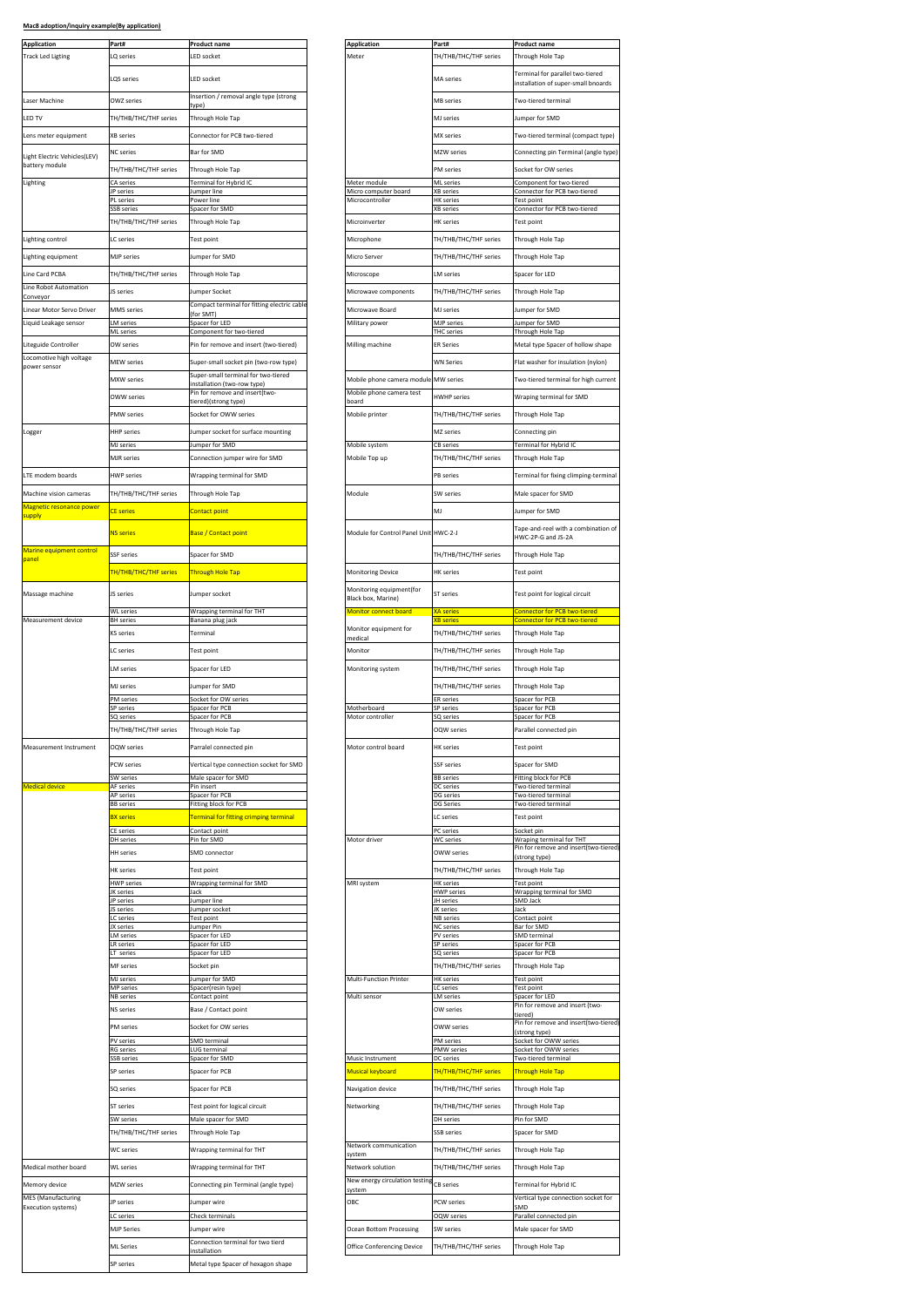|  | Mac8 adoption/inquiry example(By application) |  |
|--|-----------------------------------------------|--|
|  |                                               |  |

| <b>Application</b><br>Oil & Gas Control Cabinets  | Part#<br>TH/THB/THC/THF series             | Product name<br>Through Hole Tap                               |  | <b>Application</b>                           | Part#<br>JS series                 | <b>Product name</b><br>Jumper socket                             |
|---------------------------------------------------|--------------------------------------------|----------------------------------------------------------------|--|----------------------------------------------|------------------------------------|------------------------------------------------------------------|
| One touch communication                           |                                            |                                                                |  |                                              |                                    |                                                                  |
| device<br><b>Optical Amplifiers</b>               | TH/THB/THC/THF series<br><b>SSB</b> series | Through Hole Tap<br>Spacer for SMD                             |  |                                              | LC series<br>LM series             | Test point<br>Spacer for LED                                     |
|                                                   | <b>TH/THB/THC/THF series</b>               | Through Hole Tap                                               |  |                                              | <b>MB</b> series                   | Two-tiered terminal                                              |
| Optical communication                             | SSB series                                 | Spacer for SMD                                                 |  |                                              | MZW series                         | Terminal(angle type)                                             |
| Optical control                                   | <b>IW</b> series<br><b>IT</b> series       | Wraping terminal for SMD<br>Capactior spacer                   |  |                                              | SP series                          | Spacer for PCB                                                   |
| Optical fiber fusion splicer                      | <b>HK</b> series                           | Test point                                                     |  |                                              | TH/THB/THC/THF series              | Through Hole Tap                                                 |
|                                                   | <b>NB</b> series                           | Contact point for surface mounting                             |  |                                              | <b>WL</b> series                   | Wraping terminal for THT                                         |
| <b>OPTICAL MODULE</b>                             | <b>MXW</b> series                          | super-small terminal for two-tiered                            |  | Power conditioning                           | <b>XB</b> series                   | Component for two-tiered                                         |
|                                                   |                                            | nstallation (two-row type)                                     |  | system(PCS)                                  |                                    |                                                                  |
|                                                   | <b>TH/THB/THC/THF series</b>               | Through Hole Tap                                               |  | Power device                                 | <b>HK</b> series                   | Test point<br>Pin for remove and insert(two-                     |
| Optical platform                                  | SSB series                                 | spacer for SMD                                                 |  |                                              | OW series                          | tiered)                                                          |
| Optical Telecommunication<br>Device               | <b>HK</b> series                           | Test point                                                     |  | Power in network<br>management               | TH/THB/THC/THF series              | Through Hole Tap                                                 |
| <b>Optical Tranceiver</b>                         | TH/THB/THC/THF series                      | Through Hole Tap                                               |  | Power module                                 | PM series                          | Socket for OW series                                             |
| Optical transmission device                       | <b>HK</b> series                           | Test point                                                     |  | Power panel                                  | AF series                          | Socket, Pin insert                                               |
|                                                   | <b>HWC</b> series                          | Wraping terminal for SMD                                       |  | Power Protection                             | MK series                          | Male pin terminal<br>connection type)                            |
|                                                   | SSB series                                 | Spacer for SMD                                                 |  | Power supply                                 | TH/THB/THC/THF series              | Through Hole Tap                                                 |
|                                                   | TH/THB/THC/THF series                      | Through Hole Tap                                               |  |                                              | <b>BB</b> series                   | Fitting block for PCB                                            |
| Oscilloscope                                      | C series                                   | est point                                                      |  |                                              | HQ series                          | <b>SMD</b> connection pin                                        |
| Outdoor Gateway                                   | PV series                                  | MD terminal                                                    |  |                                              | LC series                          | Test point                                                       |
|                                                   | TH/THB/THC/THF series                      | Through Hole Tap                                               |  |                                              | JR series                          | Jumper wire                                                      |
| Ozone Generator                                   | TH/THB/THC/THF series                      | Through Hole Tap                                               |  |                                              | MJ series                          | Jumper for SMD                                                   |
| Packaging                                         | <b>NB</b> series                           | Contact point for surface mounting                             |  |                                              | <b>MJP</b> series                  | Jumper for SMD                                                   |
|                                                   | PL series                                  | Power line                                                     |  |                                              | OWW series                         | Pin for remove and insert (two                                   |
|                                                   | PV series                                  | <b>SMD</b> terminal                                            |  |                                              | PV series                          | (strong type) tiered<br><b>SMD</b> terminal                      |
|                                                   | <b>W</b> series                            | Bar for high current<br>Fitting mount without hole for printed |  |                                              | SQS series                         | Spacer for PCB                                                   |
|                                                   | G series                                   | oard                                                           |  |                                              | ST series                          | Test point for logic circuits                                    |
| Packing Machine                                   | OR series                                  | Relay socket                                                   |  | <b>Power Station for Electric</b><br>ehicles | <b>PW Series</b>                   | Bar for high current                                             |
| Passives and<br>electromechanics                  | TH/THB/THC/THF series                      | Through Hole Tap                                               |  | Power supply testing<br>equipment            | AT series                          | Terminal for adjustment part                                     |
| Patient Monitor                                   | <b>TH/THB/THC/THF series</b>               | Through Hole Tap                                               |  | Power Tool                                   | MLW series                         | Component for two-tiered                                         |
| PCBA                                              | DC series                                  | Two-tiered terminal                                            |  |                                              | CW series                          | Heat-release sheet                                               |
| (for battery, medical device,                     | <b>HIC</b> series                          | Terminal (for hybrid IC)                                       |  | Power unit for train                         | WLW series                         | Wraping terminal for THT                                         |
| power supply etc.)                                | <b>HK</b> series                           | <b>Fest point</b>                                              |  | Precision machine                            | SQS series                         | Spacer for PCB                                                   |
|                                                   | <b>HWC</b> series                          | Wraping terminal for SMD                                       |  | Pressure measuring machine                   | <b>BC</b> series                   | Terminal stand for connector                                     |
|                                                   | KO/KC series                               | Board-to-board connector                                       |  | Pressure sensor                              | OAS series                         | Terminal for two-tiered installa<br>or SMD                       |
|                                                   | C series                                   | Test point                                                     |  |                                              | OBS series                         | Two-tiered socket for SMD                                        |
|                                                   | MM series                                  | Small terminal for electric wire                               |  |                                              | OQ series<br>PCM series            | Connecting pin for SMD<br>Vertical type connection socke         |
|                                                   |                                            | nstallation                                                    |  | Pressure sensor for                          |                                    | 5MD                                                              |
|                                                   | MQ series                                  | Spacer (resin type)                                            |  | ocomotive                                    | <b>HWP</b> series                  | Wraping terminal for SMD                                         |
|                                                   | NB series                                  | Contact point for surface mounting                             |  | Printer                                      | <b>EM</b> series                   | Spacer of hollow shape for PCE                                   |
|                                                   | <b>NC</b> series<br><b>OQW</b> series      | Bar for SMD<br>Parralel connected pin                          |  |                                              | <b>HK</b> series<br>JP series      | Test point<br>Jumper line                                        |
|                                                   | <b>B</b> series                            | Terminal for fixing crimping-terminal                          |  |                                              | LC series                          | Test point                                                       |
|                                                   | 'D serie                                   |                                                                |  |                                              | IPB series                         | spacer                                                           |
|                                                   |                                            |                                                                |  |                                              | TH/THB/THC/THF series              | Through Hole Tap                                                 |
|                                                   | PL series<br>ST series                     | Power line<br>est point for logic circuits                     |  | Printer control board                        | PM series<br>LM series             | Socket for OQ series<br>Spacer for LED                           |
|                                                   | TH/THB/THC/THF series                      | Through Hole Tap                                               |  | Probe card                                   | <b>HK</b> series                   | Test point                                                       |
| PCBA for Automatic door for<br>train platform     | <b>HK</b> series                           | Test point                                                     |  | Protection board for Power<br>relay          | <b>WL</b> series                   | Wrapping terminal for THT                                        |
|                                                   | <b>WT</b> series                           | Ferminal for wiring                                            |  |                                              | <b>WLW series</b>                  | Wraping terminal for THT                                         |
| PC Box                                            | PD series<br>X series                      | ocket pin<br>lumper pin                                        |  | Protection relay system                      | JP series<br>JS series             | Jumper line<br>Jumper socket                                     |
| PCB Assembly                                      | <b>KB</b> series                           | Terminal for small adjustment part                             |  |                                              | LC series                          | Test point                                                       |
| PCB board Evaluation                              | SY series                                  | For insertion / removal of two-tiered                          |  |                                              | LR series                          | Spacer for LED                                                   |
| PCB design                                        | WT series                                  | :ype<br>Terminal for wiring                                    |  |                                              | OW series                          | Pin for remove and insert(two-                                   |
|                                                   | HQ series                                  | MD connection pin                                              |  |                                              | PM series                          | tiered)<br>Socket for OW series                                  |
| Personal Care Device                              | <b>WLA series</b>                          | Wrapping terminal for angle connected                          |  |                                              | SP series                          | Spacer for PCB                                                   |
| Picking device                                    | OW series                                  | :ype<br>Pin for remove and insert(two-tiered)                  |  |                                              | ST series                          | Test point for logic circuits                                    |
|                                                   |                                            |                                                                |  |                                              | <b>WLA series</b>                  | Wrapping terminal for angle                                      |
| PLC communication module<br>PLCC for automotive   | XB series<br><b>HH</b> series              | Connector for PCB two-tiered<br><b>SMD</b> connector           |  |                                              | <b>WLT</b> series                  | connected type<br>Wraping terminal for THT                       |
|                                                   | HO series                                  | Clasp                                                          |  |                                              | WLW series                         | Wraping terminal for THT                                         |
| <b>Pivital PCBA</b>                               | TH/THB/THC/THF series                      | Through Hole Tap                                               |  | Pump                                         | LR series                          | Spacer for LED                                                   |
| Polishing machine                                 | <b>GA</b> series                           | Shield case for Hybrid IC                                      |  |                                              | PM series                          | Socket for OQ series                                             |
| Portable Bonded Cellular<br>Portable music stereo | NS series<br>XB series                     | Base / Contact point                                           |  | Pump control                                 | SP series                          | Spacer for PCB                                                   |
| POS system                                        | <b>KB</b> series                           | Connector for PCB two-tiered<br>Connector for PCB two-tiered   |  |                                              | AF series<br>TH/THB/THC/THF series | Socket, Pin insert<br>Through Hole Tap                           |
| Power                                             | <b>NL</b> series                           | <b>Nrapping terminal for THT</b>                               |  | Pump motor                                   | MJ series                          | Jumper for SMD                                                   |
| Power Board                                       | D series<br>PD series                      | Ferminal for hybrid IC<br>ocket pin                            |  | PWS Mainboard<br>QR code Scanner             | AF series                          | Socket, Pin insert                                               |
| Power breaker                                     | OV series                                  | Ferminal for two-tiered installation for                       |  |                                              | AG series<br><b>AGH</b> series     | Vertical fitting mount for PCB<br>Vertical fitting mount for PCB |
| Power Cabinet                                     | JS series                                  | MD<br>lumper socket                                            |  |                                              | AV series                          | PCB vertical fitting clasp                                       |
| Power control board                               | <b>ML</b> series<br>ML series              | Component for two-tiered<br>Component for two-tiered           |  | Radio                                        | AX series<br>AV series             | Bracket for fitting PCB<br>PCB vertical fitting clasp            |
|                                                   | <b>WLT</b> series                          | Wraping terminal for THT                                       |  | Raid card                                    | TH/THB/THC/THF series              | Through Hole Tap                                                 |
|                                                   | <b>NLW</b> series                          | <b>Nraping terminal for THT</b>                                |  | Railways                                     | <b>HK</b> series                   | Test point                                                       |
| Power Control Modules                             | <b>IWP</b> series                          | Wrapping terminal for SMD                                      |  |                                              | <b>HWP</b> series                  | Wrapping terminal for SMD<br>Male pin terminal                   |
|                                                   | <b>MLW</b> series<br>M series              | Component for two-tiered<br>Socket for OW series               |  |                                              | LC series<br>LR series             | connection type)<br>Spacer for LED                               |
|                                                   | SP series                                  | Spacer for PCB                                                 |  |                                              | JP series                          | Jumper line                                                      |
| Power control system                              | TH/THB/THC/THF series                      | Through Hole Tap                                               |  |                                              | MK series                          | Male pin terminal<br>connection type)                            |
|                                                   | <b>BA</b> series<br><b>HK</b> series       | (Vertical affixing) block<br>Fest point                        |  |                                              | ML series<br><b>MLW</b> series     | Component for two-tiered<br>Component for two-tiered             |
|                                                   | <b>HWP</b> series                          | Wrapping terminal for SMD                                      |  |                                              | MX series                          | Two-tiered terminal (compact                                     |
|                                                   | JK series                                  | Jack                                                           |  |                                              |                                    |                                                                  |
|                                                   | JP series                                  | Jumper line                                                    |  |                                              |                                    |                                                                  |

| Part#                                                                                                                                | <b>Product name</b>                                                | <b>Application</b>                     | Part#                                  | <u>Product name</u>                                            |
|--------------------------------------------------------------------------------------------------------------------------------------|--------------------------------------------------------------------|----------------------------------------|----------------------------------------|----------------------------------------------------------------|
| TH/THB/THC/THF series                                                                                                                | Through Hole Tap                                                   |                                        | JS series                              | Jumper socket                                                  |
|                                                                                                                                      |                                                                    |                                        |                                        |                                                                |
| TH/THB/THC/THF series                                                                                                                | Through Hole Tap                                                   |                                        | LC series                              | Test point                                                     |
| <b>SSB</b> series                                                                                                                    | Spacer for SMD                                                     |                                        | LM series                              | Spacer for LED                                                 |
| TH/THB/THC/THF series                                                                                                                | Through Hole Tap                                                   |                                        | <b>MB</b> series                       | Two-tiered terminal                                            |
| <b>SSB</b> series                                                                                                                    | Spacer for SMD                                                     |                                        | MZW series                             | Terminal(angle type)                                           |
| HW series                                                                                                                            | Wraping terminal for SMD                                           |                                        |                                        |                                                                |
| <b>TT</b> series                                                                                                                     | Capactior spacer                                                   |                                        | SP series                              | Spacer for PCB                                                 |
| <b>HK</b> series                                                                                                                     | Test point                                                         |                                        | TH/THB/THC/THF series                  | Through Hole Tap                                               |
| NB series                                                                                                                            | Contact point for surface mounting                                 |                                        | <b>WL</b> series                       | Wraping terminal for THT                                       |
|                                                                                                                                      | super-small terminal for two-tiered                                | Power conditioning                     |                                        |                                                                |
| <b>MXW</b> series                                                                                                                    | nstallation (two-row type)                                         | system(PCS)                            | XB series                              | Component for two-tiered                                       |
| TH/THB/THC/THF series                                                                                                                | Through Hole Tap                                                   | Power device                           | HK series                              | Test point                                                     |
|                                                                                                                                      |                                                                    |                                        |                                        | Pin for remove and insert(two-                                 |
| SSB series                                                                                                                           | Spacer for SMD                                                     |                                        | OW series                              | tiered'                                                        |
|                                                                                                                                      |                                                                    | Power in network                       |                                        |                                                                |
| <b>HK</b> series                                                                                                                     | Test point                                                         | management                             | TH/THB/THC/THF series                  | Through Hole Tap                                               |
| TH/THB/THC/THF series                                                                                                                | Through Hole Tap                                                   | Power module                           | <b>PM</b> series                       | Socket for OW series                                           |
|                                                                                                                                      |                                                                    |                                        |                                        |                                                                |
| <b>HK</b> series                                                                                                                     | Test point                                                         | Power panel                            | AF series                              | Socket, Pin insert                                             |
| <b>HWC</b> series                                                                                                                    | Wraping terminal for SMD                                           | Power Protection                       | <b>MK</b> series                       | Male pin terminal                                              |
|                                                                                                                                      |                                                                    |                                        |                                        | connection type)                                               |
| SSB series                                                                                                                           | Spacer for SMD                                                     | Power supply                           | TH/THB/THC/THF series                  | Through Hole Tap                                               |
| TH/THB/THC/THF series                                                                                                                | Through Hole Tap                                                   |                                        | <b>BB</b> series                       | Fitting block for PCB                                          |
| LC series                                                                                                                            | Fest point                                                         |                                        | HQ series                              | <b>SMD</b> connection pin                                      |
| PV series                                                                                                                            | SMD terminal                                                       |                                        | LC series                              | Test point                                                     |
| TH/THB/THC/THF series                                                                                                                | Through Hole Tap                                                   |                                        | JR series                              | Jumper wire                                                    |
|                                                                                                                                      |                                                                    |                                        |                                        |                                                                |
| TH/THB/THC/THF series                                                                                                                | Through Hole Tap                                                   |                                        | <b>MJ</b> series                       | Jumper for SMD                                                 |
| <b>NB</b> series                                                                                                                     | Contact point for surface mounting                                 |                                        | <b>MJP</b> series                      | Jumper for SMD                                                 |
|                                                                                                                                      |                                                                    |                                        |                                        | Pin for remove and insert (two-                                |
| PL series                                                                                                                            | Power line                                                         |                                        | OWW series                             | tiered)(strong type)                                           |
| PV series<br>PW series                                                                                                               | SMD terminal<br>Bar for high current                               |                                        | PV series<br>SQS series                | SMD terminal<br>Spacer for PCB                                 |
|                                                                                                                                      | itting mount without hole for printed                              |                                        |                                        |                                                                |
| SG series                                                                                                                            | board                                                              |                                        | ST series                              | Test point for logic circuits                                  |
| OR series                                                                                                                            | Relay socket                                                       | Power Station for Electric<br>/ehicles | <b>PW Series</b>                       | Bar for high current                                           |
| TH/THB/THC/THF series                                                                                                                | Through Hole Tap                                                   | Power supply testing                   | AT series                              | Terminal for adjustment part                                   |
|                                                                                                                                      |                                                                    | equipment                              |                                        |                                                                |
| TH/THB/THC/THF series                                                                                                                | Through Hole Tap                                                   | Power Tool                             | MLW series                             | Component for two-tiered                                       |
| DC series                                                                                                                            | Two-tiered terminal                                                |                                        | CW series                              | Heat-release sheet                                             |
| <b>HIC</b> series                                                                                                                    | Terminal (for hybrid IC)                                           | Power unit for train                   | <b>WLW</b> series                      | Wraping terminal for THT                                       |
| <b>HK</b> series                                                                                                                     | Test point                                                         | Precision machine                      | SQS series                             | Spacer for PCB                                                 |
| <b>HWC</b> series                                                                                                                    | Wraping terminal for SMD                                           | Pressure measuring machine             | <b>BC</b> series                       | Terminal stand for connector                                   |
|                                                                                                                                      |                                                                    |                                        |                                        | Terminal for two-tiered installation                           |
| KO/KC series                                                                                                                         | Board-to-board connector                                           | Pressure sensor                        | OAS series                             | for SMD                                                        |
| LC series                                                                                                                            | Test point                                                         |                                        | OBS series                             | Two-tiered socket for SMD                                      |
|                                                                                                                                      | Small terminal for electric wire                                   |                                        | OQ series                              | Connecting pin for SMD<br>Vertical type connection socket for  |
|                                                                                                                                      |                                                                    |                                        |                                        |                                                                |
| <b>MM</b> series                                                                                                                     | installation                                                       |                                        | <b>PCM</b> series                      | SMD                                                            |
| MQ series                                                                                                                            | Spacer (resin type)                                                | Pressure sensor for                    | <b>HWP</b> series                      | Wraping terminal for SMD                                       |
|                                                                                                                                      |                                                                    | locomotive                             |                                        |                                                                |
| NB series                                                                                                                            | Contact point for surface mounting                                 | Printer                                | <b>EM</b> series                       | Spacer of hollow shape for PCB                                 |
| <b>NC</b> series                                                                                                                     | Bar for SMD                                                        |                                        | <b>HK</b> series                       | Test point                                                     |
| OQW series                                                                                                                           | Parralel connected pin                                             |                                        | JP series                              | Jumper line                                                    |
| PB series                                                                                                                            | Terminal for fixing crimping-terminal                              |                                        | LC series                              | Test point                                                     |
| PD series                                                                                                                            | Socket pin                                                         |                                        | □PB series                             | Spacer                                                         |
|                                                                                                                                      |                                                                    |                                        | TH/THB/THC/THF series                  | Through Hole Tap                                               |
| PL series                                                                                                                            | ower line                                                          | Printer control board                  | PM series                              | Socket for OQ series                                           |
| ST series                                                                                                                            | Test point for logic circuits                                      |                                        | <b>LM</b> series                       | Spacer for LED                                                 |
| TH/THB/THC/THF series                                                                                                                | Through Hole Tap                                                   | Probe card                             | <b>HK</b> series                       | Test point                                                     |
| <b>HK</b> series                                                                                                                     | Test point                                                         | Protection board for Power             | WI series                              | Wrapping terminal for THT                                      |
| <b>WT</b> series                                                                                                                     | Terminal for wiring                                                | relay                                  | <b>WLW series</b>                      | Wraping terminal for THT                                       |
| PD series                                                                                                                            | Socket pin                                                         | Protection relay system                | JP series                              | Jumper line                                                    |
| JX series                                                                                                                            | Jumper pin                                                         |                                        | JS series                              | Jumper socket                                                  |
| <b>KB</b> series                                                                                                                     | Terminal for small adjustment part                                 |                                        | LC series                              | Test point                                                     |
| SY series                                                                                                                            | For insertion / removal of two-tiered                              |                                        | LR series                              | Spacer for LED                                                 |
| <b>WT</b> series                                                                                                                     | type                                                               |                                        | OW series                              | Pin for remove and insert(two-                                 |
|                                                                                                                                      | Terminal for wiring                                                |                                        |                                        | tiered                                                         |
|                                                                                                                                      | <b>SMD</b> connection pin<br>Wrapping terminal for angle connected |                                        | PM series                              | Socket for OW series                                           |
|                                                                                                                                      | type                                                               |                                        | SP series                              | Spacer for PCB                                                 |
| HQ series<br><b>WLA series</b><br>OW series                                                                                          | Pin for remove and insert(two-tiered)                              |                                        | ST series                              | Test point for logic circuits                                  |
|                                                                                                                                      |                                                                    |                                        | <b>WLA series</b>                      | Wrapping terminal for angle                                    |
| XB series                                                                                                                            | Connector for PCB two-tiered                                       |                                        |                                        | connected type                                                 |
| <b>HH</b> series<br><b>HO</b> series                                                                                                 | SMD connector<br>Clasp                                             |                                        | <b>WLT</b> series<br><b>WLW</b> series | Wraping terminal for THT<br>Wraping terminal for THT           |
|                                                                                                                                      |                                                                    |                                        | <b>LR</b> series                       | Spacer for LED                                                 |
| TH/THB/THC/THF series                                                                                                                | Through Hole Tap                                                   | Pump                                   |                                        |                                                                |
| GA series                                                                                                                            | Shield case for Hybrid IC                                          |                                        | PM series                              | Socket for OQ series                                           |
| NS series                                                                                                                            | Base / Contact point                                               | Pump control                           | SP series                              | Spacer for PCB                                                 |
| XB series                                                                                                                            | Connector for PCB two-tiered                                       |                                        | AF series                              | Socket, Pin insert                                             |
| XB series                                                                                                                            | Connector for PCB two-tiered                                       |                                        | TH/THB/THC/THF series                  | Through Hole Tap                                               |
| <b>WL</b> series                                                                                                                     | Wrapping terminal for THT                                          | Pump motor                             | MJ series                              | Jumper for SMD                                                 |
| CD series<br>PD series                                                                                                               | <b>Ferminal for hybrid IC</b>                                      | PWS Mainboard<br>QR code Scanner       | AF series<br>AG series                 | Socket. Pin insert<br>Vertical fitting mount for PCB           |
|                                                                                                                                      | Socket pin<br>Ferminal for two-tiered installation for             |                                        | <b>AGH</b> series                      |                                                                |
|                                                                                                                                      | MD <sub>i</sub>                                                    |                                        |                                        | Vertical fitting mount for PCB                                 |
|                                                                                                                                      | Jumper socket<br>Component for two-tiered                          |                                        | AV series<br>AX series                 | PCB vertical fitting clasp<br><b>Bracket for fitting PCB</b>   |
|                                                                                                                                      | Component for two-tiered                                           | Radio                                  | <b>AV</b> series                       | PCB vertical fitting clasp                                     |
|                                                                                                                                      | Wraping terminal for THT                                           | Raid card                              | TH/THB/THC/THF series                  | Through Hole Tap                                               |
|                                                                                                                                      | Wraping terminal for THT                                           | Railways                               | <b>HK</b> series                       | Test point                                                     |
|                                                                                                                                      | Wrapping terminal for SMD                                          |                                        | <b>HWP</b> series                      | Wrapping terminal for SMD                                      |
| OV series<br>JS series<br>ML series<br>ML series<br><b>WLT</b> series<br><b>WLW</b> series<br><b>HWP</b> series<br><b>MLW</b> series | Component for two-tiered                                           |                                        | LC series                              | Male pin terminal                                              |
|                                                                                                                                      | Socket for OW series                                               |                                        | <b>LR</b> series                       | Spacer for LED                                                 |
| PM series<br>SP series                                                                                                               | Spacer for PCB                                                     |                                        | JP series                              | Jumper line                                                    |
| TH/THB/THC/THF series                                                                                                                | Through Hole Tap                                                   |                                        | MK series                              | Male pin terminal<br>(connection type)                         |
| <b>BA</b> series                                                                                                                     | Vertical affixing) block                                           |                                        | ML series                              | Component for two-tiered                                       |
| <b>HK</b> series<br><b>HWP</b> series                                                                                                | <b>Test point</b><br>Wrapping terminal for SMD                     |                                        | <b>MLW</b> series<br>MX series         | Component for two-tiered<br>Two-tiered terminal (compact type) |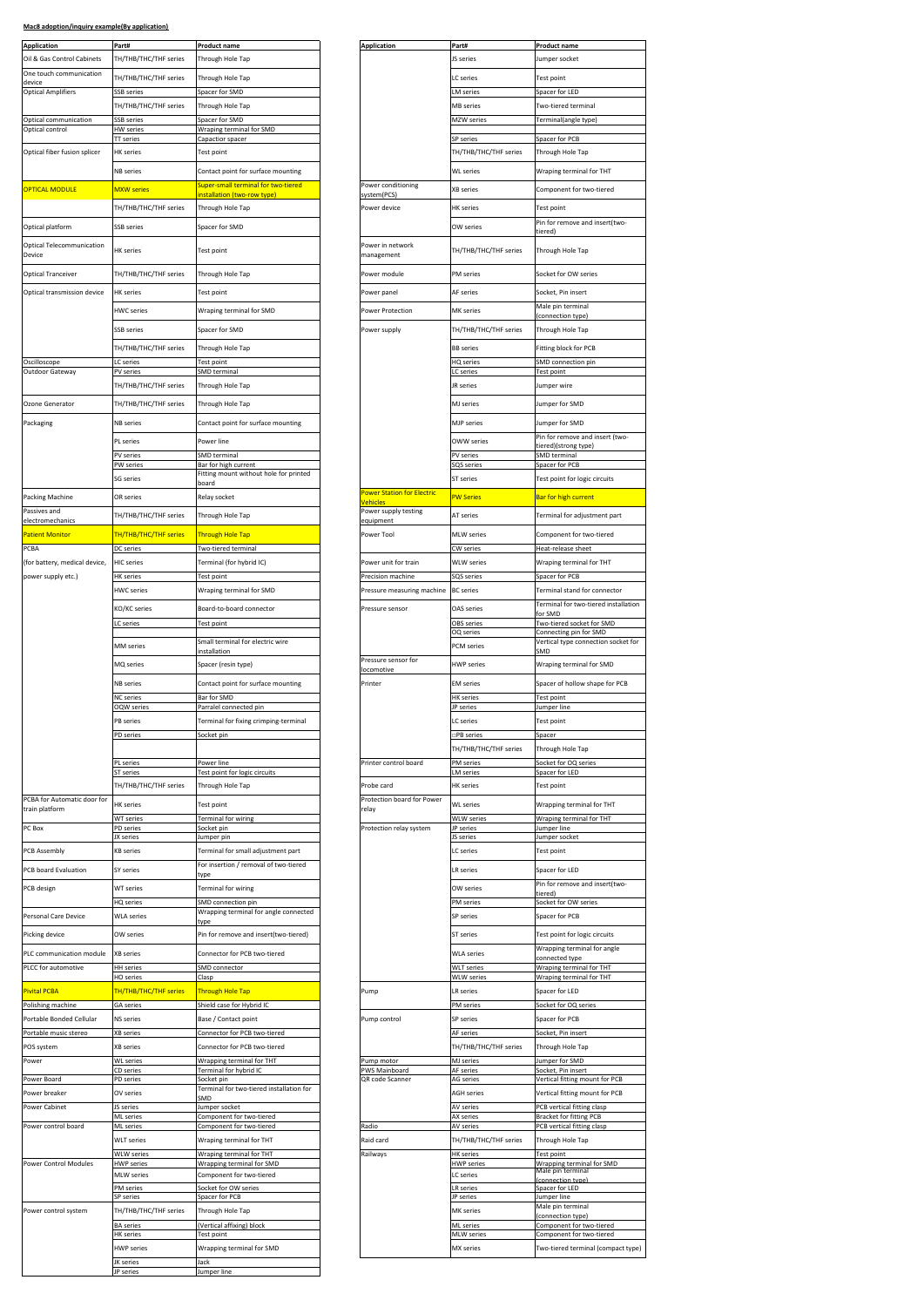| <b>Application</b>                       | Part#                                 | <b>Product name</b>                                                    |  | <b>Application</b>                                  | Part#                                     | Product name                                                 |
|------------------------------------------|---------------------------------------|------------------------------------------------------------------------|--|-----------------------------------------------------|-------------------------------------------|--------------------------------------------------------------|
| <b>Railways</b>                          | ON series<br>OW series                | Connected terminal<br>Pin for remove and insert(two-tiered)            |  | Sensor                                              | SQ series<br>TH/THB/THC/THF series        | Spacer for PCB<br>Through Hole Tap                           |
|                                          |                                       | Pin for remove and insert (two-                                        |  |                                                     |                                           |                                                              |
|                                          | <b>OWW series</b>                     | iered)(strong type)                                                    |  |                                                     | <b>WVA</b> series                         | Vertical fitting mount for PCB                               |
|                                          | PD series<br>PM series                | Socket Pin<br>Socket for OW series                                     |  | Sensor board                                        | WT series<br>PB series                    | <b>Terminal for wiring</b><br>Terminal for fixing crimping t |
|                                          |                                       |                                                                        |  |                                                     |                                           |                                                              |
|                                          | <b>PMW</b> series<br><b>B</b> serie   | Socket for OWW series<br>pacer for SMD                                 |  | Sensor / Detector Module<br>Sensor Equipment        | TH/THB/THC/THF series<br>LA series        | Through Hole Tap<br>LED spacer                               |
|                                          | WT series                             | Terminal for wiring                                                    |  | Sensor module(for car                               | <b>HWP</b> series                         | Wraping terminal for SMD                                     |
| Railway inverter                         | <b>MJ</b> series                      | Jumper for SMD                                                         |  | Sensor moduel of fuel tank<br>cap for auotmobile    | MF series                                 | Socket pin                                                   |
|                                          | <b>MJP</b> series                     | Jumper for SMD                                                         |  | Sensor module for GAS tester                        | <b>MX</b> series                          | Two-tiered terminal (compac                                  |
|                                          | <b>PW</b> series                      | Bar for high current                                                   |  | Server                                              | TH/THB/THC/THF series                     | Through Hole Tap                                             |
| Railway signal                           | SP series                             | Spacer for SMD                                                         |  |                                                     | DH series                                 | Pin for SMD                                                  |
|                                          | <b>BJ</b> series                      | Soft plug                                                              |  |                                                     | <b>DHS</b> series                         | Pin for SMD                                                  |
| Radio                                    | DM series                             | ixing terminal for wire cable band                                     |  | Servo                                               | <b>KB</b> series                          | Connector for PCB two-tiered<br>Terminal for Hybrid IC       |
| Radio Alarm                              | AF series<br>TH/THB/THC/THF series    | Mr.socket<br>Through Hole Tap                                          |  |                                                     | <b>CK</b> series<br>AF series             | Pin insert                                                   |
|                                          |                                       |                                                                        |  |                                                     |                                           |                                                              |
| Radar monitor                            | TH/THB/THC/THF series<br>PJ-2-7.5     | Through Hole Tap<br>SMD socket                                         |  | Sewing machine                                      | TH/THB/THC/THF series<br><b>HK</b> series | Through Hole Tap<br>Test point                               |
|                                          | <b>HK</b> series                      | Fest point                                                             |  | <b>Signal Lighting Tower</b>                        | SSB series                                | Spacer for SMD                                               |
| Recorder                                 | LC series                             | Test point                                                             |  | Single board computer<br>Signaling screen for       | ST series                                 | Test point for login circuits                                |
| Rectifier for telecom                    | SQ series                             | Spacer for SMD                                                         |  | temperature and relative<br>humidity                | <b>WVA series</b>                         | Vertical fitting mount                                       |
|                                          | <b>KB</b> series                      | Component for two-tiered                                               |  | Smart Display Unit                                  | OQ series                                 | Connecting pin for SMD                                       |
| Refrigerator                             | C series                              | est point                                                              |  | Smart Home Appliance                                | ⊐PB series                                | Spacer<br>Pin for remove and insert (tw                      |
|                                          | M series                              | Spacer for LED                                                         |  | Smart Phone(Advanced                                | OW series                                 | tiered)                                                      |
|                                          | ME series                             | Socket pin                                                             |  | version)                                            | PM series                                 | Socket for OW series                                         |
|                                          | <b>MF</b> series<br>MX series         | Socket pin                                                             |  |                                                     | CD series                                 | <b>Terminal for hybrid IC</b>                                |
| Refrigeration and air                    |                                       | Two-tiered terminal (compact type)                                     |  | Smart Thermostat control<br>Smoke System Controller | OQW series                                | Parallel connected pin                                       |
| conditioning                             | <b>XB</b> series                      | Connector for PCB two-tiered                                           |  | panel                                               | SQS series                                | Spacer for PCB                                               |
| Regrow Helmet for hair                   | PV series                             | <b>MD</b> terminal                                                     |  |                                                     | TH/THB/THC/THF series                     | Through Hole Tap                                             |
| Remote terminal unit                     | <b>NL</b> series                      | Wrapping terminal for THT                                              |  | SMT machine                                         | PL series                                 | Power line                                                   |
| Receiver                                 | C series                              | Test point                                                             |  |                                                     | TH/THB/THC/THF series                     | Through Hole Tap                                             |
| RF module                                | TH/THB/THC/THF series                 | Through Hole Tap                                                       |  |                                                     | HK series                                 | Test point                                                   |
| <b>RF Power</b>                          | CB series                             | Terminal for Hybrid IC                                                 |  |                                                     | TH/THB/THC/THF series                     | Through Hole Tap                                             |
|                                          | NB series                             | Contact point for surface mounting                                     |  | Solar electric clock                                | MZW series                                | Super-small angle type (two-                                 |
| RF remote controller                     | PB series                             | Spacer                                                                 |  | Solar energy control board                          | SSB series                                | type)<br>Spacer for SMD                                      |
|                                          |                                       |                                                                        |  |                                                     |                                           |                                                              |
| Robot                                    | MLZ series                            | Coneting pin(Vertical type)                                            |  | Solar Inverter                                      | TH/THB/THC/THF series                     | Through Hole Tap                                             |
|                                          | M series<br><b>MPP</b> series         | pacer for LED<br><b>PEEK spacer of hexagon shape</b>                   |  | Solar Micro-inverters                               | LC series<br><b>MP</b> series             | <b>Test point</b><br>Spacer (resin type)                     |
|                                          | <b>MZW</b> series                     | Connecting pin Terminal (angle type)                                   |  | Solar pump controller                               | MQ series                                 | Spacer (resin type)                                          |
| Robot arm                                | PL series<br>V series                 | Power line<br>MD terminal                                              |  | Solar PV system<br>Soldering machine                | <b>WT</b> series<br>PM series             | <b>Terminal for wiring</b><br>Socket for OW series           |
|                                          | ST series                             | Fest point for logic circuits                                          |  |                                                     | <b>MJP</b> series                         | Jumper for SMD                                               |
|                                          | TH/THB/THC/THF series                 | Through Hole Tap                                                       |  | Sorting machine                                     | CT series                                 | Test point for checking                                      |
| Robots DC Driver                         | HH-3 series                           | MD power supply connector<br>imall terminal for electric wire          |  | Sound & Vibration                                   | <b>HK</b> series                          | Test point                                                   |
|                                          | <b>MM</b> series                      | nstallation                                                            |  | Instrument                                          | ST series                                 | Test point for logic circuits                                |
| Router                                   | <b>WL</b> series                      | Wraping terminal for THT                                               |  | Sound Bar                                           | TH/THB/THC/THF series                     | Through Hole Tap                                             |
|                                          | <b>XB</b> series<br><b>MJP</b> series | Component for two-tiered<br>Jumper for SMD                             |  | Sound card PCB for car<br>S.P.S                     | <b>ST</b> series<br><b>HK</b> series      | Test point for logic circuits<br>Test point                  |
|                                          | NS series                             | Base / Contact point                                                   |  |                                                     | <b>HWP</b> series                         | Wraping terminal for SMD                                     |
| Salinometer                              | TH/THB/THC/THF series                 | Through Hole Tap                                                       |  |                                                     | HK series                                 | Test point                                                   |
| Scope                                    | PMW series                            | Socket for OWW series                                                  |  |                                                     | TH/THB/THC/THF series                     | Through Hole Tap                                             |
|                                          | TH/THB/THC/THF series                 | Through Hole Tap                                                       |  |                                                     | TH/THB/THC/THF series                     | Through Hole Tap                                             |
| Screw Feeder                             | <b>HK</b> series                      | Test point for surface mounting                                        |  | SSD Test Machine                                    | TH/THB/THC/THF series                     | Through Hole Tap                                             |
|                                          |                                       |                                                                        |  |                                                     |                                           |                                                              |
|                                          | <b>HWP series</b><br><b>S</b> series  | Wrapping termnial for surface mounting<br>umper socket for wrapping    |  |                                                     | TH/THB/THC/THF series<br>LC series        | Through Hole Tap<br>Test point                               |
| Security                                 | <b>HD</b> series                      | Connection terminal for surface                                        |  | Subway<br>Stereo in studio                          | R series                                  | Spacer for LED                                               |
|                                          |                                       | nounting                                                               |  | Storage box for security                            |                                           |                                                              |
|                                          | ST series<br><b>HK</b> series         | Test point for logic circuits<br><b>Fest point</b>                     |  | camera<br>Storage System                            | MJ series<br><b>MJP</b> series            | lumper for SMD<br>Jumper for SMD                             |
|                                          | PF series                             | iocket                                                                 |  |                                                     | SQ series                                 | Spacer for PCB                                               |
| Security board                           | SSB series<br><b>IDA</b> series       | pacer for SMD<br>arallel connecting pin for SMD                        |  |                                                     | <b>HK</b> series<br>SΑ<br>series          | <b>Test point</b><br>Check terminal for logic                |
| Security camera                          | <b>HDB</b> series                     | arallel connecting pin for SMD                                         |  |                                                     | OQW series                                | Parralel connected pin                                       |
| Semicon Test Equipment                   | <b>HK</b> series                      | Test point                                                             |  |                                                     | TH/THB/THC/THF series                     | Through Hole Tap                                             |
|                                          | <b>HDA</b> series                     | Parallel connecting pin for SMD                                        |  |                                                     | TH/THB/THC/THF series                     | Through Hole Tap                                             |
|                                          | <b>HDB</b> series                     | Parallel connecting pin for SMD                                        |  |                                                     | OQ series                                 | Connecting pin for SMD                                       |
|                                          | <b>HWRP</b> series                    | <b>Nrapping terminal for SMD (connected</b><br>ype) with placement pin |  |                                                     | HHY-1 series                              | SMD connection socket (hori:                                 |
|                                          | LA series<br><b>MJP</b> series        | ED spacer<br>umper for SMD                                             |  | Street light                                        | HK series<br><b>HWWH</b> series           | Test point<br>Wraping terminal for SMD                       |
| Semiconductor<br>manufacturing equipment | OQWS series                           | Two-row connection pin for SMD                                         |  |                                                     | PV series                                 | SMD terminal                                                 |
|                                          | OWW series                            | Pin for remove and insert (two-                                        |  | Surveillance camera                                 | TH/THB/THC/THF series                     | Through Hole Tap                                             |
|                                          | SSB series                            | (iered)(strong type)<br>Spacer for SMD                                 |  | Switchboard                                         | LC series                                 | Test point                                                   |
|                                          | TH/THB/THC/THF series                 | Through Hole Tap                                                       |  | Switching power supply                              | MJP series                                | lumper for SMD                                               |
|                                          | <b>WLW series</b>                     | Wraping terminal for THT                                               |  | <b>Swimming Pool Device</b>                         | <b>MW Series</b>                          | wo-tiered terminal for large                                 |
|                                          | AG series                             | Vertical fitting mount for PCB                                         |  |                                                     | <b>SSB</b> series                         | urrent:<br><b>Spacer</b>                                     |
|                                          | AX series<br><b>BA</b> series         | <b>Bracket for fitting PCB</b><br>XA, XK series fitting block          |  | System Control Board                                | <b>WT</b> series<br><b>EP</b> series      | <b>Terminal for wiring</b><br>Spacer for PCB                 |
|                                          | <b>EP</b> series                      | Spacer for PCB                                                         |  | System on module                                    | TH/THB/THC/THF series                     | Through Hole Tap                                             |
| Semicon Machine                          | <b>ER</b> series                      | Spacer for PCB                                                         |  | Tachograph                                          | TH/THB/THC/THF series                     | Through Hole Tap                                             |
|                                          | JP series                             | Jumper line                                                            |  | Task light                                          | <b>HWP series</b>                         | Wraping terminal for SMD                                     |
| Semicon testers                          | LC series<br>PL series                | Test point<br>Power line                                               |  | Telecommunication                                   | <b>HK</b> series<br>HQ series             | Test point<br>SMD connection pin                             |
|                                          | SP series                             | Spacer for PCB                                                         |  |                                                     | MJ series                                 | Jumper for SMD                                               |
|                                          |                                       |                                                                        |  |                                                     |                                           | Through hole fitti                                           |

| Part#<br>ON series                     | Product name                                                            | <b>Application</b><br>Sensor                       | Part#<br>5Q series             | Product name<br>Spacer for PCB                                |
|----------------------------------------|-------------------------------------------------------------------------|----------------------------------------------------|--------------------------------|---------------------------------------------------------------|
| OW series                              | Pin for remove and insert(two-tiered)                                   |                                                    | TH/THB/THC/THF series          | Through Hole Tap                                              |
|                                        | Pin for remove and insert (two-                                         |                                                    |                                |                                                               |
| OWW series                             | iered)(strong type)                                                     |                                                    | <b>WVA series</b>              | Vertical fitting mount for PCB                                |
| PD series<br>PM series                 | ocket Pir<br>Socket for OW series                                       | Sensor board                                       | WT serie<br>PB series          | Terminal for wiring<br>Terminal for fixing crimping terminal  |
|                                        |                                                                         |                                                    |                                |                                                               |
| PMW series                             | Socket for OWW series                                                   | Sensor / Detector Module                           | TH/THB/THC/THF series          | Through Hole Tap                                              |
| SSB serie<br><b>WT</b> series          | pacer for SMD<br><b>Terminal for wiring</b>                             | Sensor Equipment<br>iensor module(for car)         | <b>HWP</b> series              | Wraping terminal for SMD                                      |
| <b>MJ</b> series                       | <mark>Jumper for SMD</mark>                                             | Sensor moduel of fuel tank                         | MF series                      | Socket pin                                                    |
| <b>MJP</b> series                      | Jumper for SMD                                                          | cap for auotmobile<br>Sensor module for GAS tester | <b>MX</b> series               |                                                               |
|                                        |                                                                         |                                                    |                                | Two-tiered terminal (compact type)                            |
| <b>PW</b> series                       | Bar for high current                                                    | Server                                             | TH/THB/THC/THF series          | Through Hole Tap                                              |
| SP series<br><b>BJ</b> series          | pacer for SMD<br>oft plu                                                |                                                    | DH series<br>DHS series        | Pin for SMD<br>Pin for SMD                                    |
| DM series                              | Fixing terminal for wire cable band                                     |                                                    | <b>XB</b> series               | Connector for PCB two-tiered                                  |
| AF serie                               | Mr.sock                                                                 | Servo                                              | CK series                      | Terminal for Hybrid IC                                        |
| TH/THB/THC/THF series                  | Through Hole Tap                                                        |                                                    | AF series                      | Pin insert                                                    |
| TH/THB/THC/THF series                  | Through Hole Tap                                                        | Sewing machine                                     | TH/THB/THC/THF series          | Through Hole Tap                                              |
| PJ-2-7.5                               | SMD socket                                                              |                                                    | <b>HK</b> series               | Test point                                                    |
| <b>HK</b> series                       |                                                                         | <b>Signal Lighting Tower</b>                       | 5SB serie                      | pacer for SMD                                                 |
| LC series                              | Fest point                                                              | Single board computer<br>Signaling screen for      | ST series                      | Test point for login circuits                                 |
| SQ series                              | Spacer for SMD                                                          | temperature and relative<br>humidity               | <b>WVA series</b>              | Vertical fitting mount                                        |
| XB series                              | Component for two-tiered                                                | Smart Display Unit                                 | OQ series                      | Connecting pin for SMD                                        |
| LC series                              | Test point                                                              | Smart Home Appliance                               | □PB series                     | Spacer<br>in for remove and insert (two-                      |
| <b>LM</b> series                       | Spacer for LED                                                          |                                                    | OW series                      | tiered)                                                       |
| ME series                              | Socket pin                                                              | Smart Phone(Advanced<br>version)                   | PM series                      | Socket for OW series                                          |
| MF series                              | Socket pin                                                              |                                                    | CD series                      | Terminal for hybrid IC                                        |
| MX series                              | Two-tiered terminal (compact type)                                      | Smart Thermostat control                           | OQW series                     | Parallel connected pin                                        |
| <b>XB</b> series                       | Connector for PCB two-tiered                                            | Smoke System Controller<br>panel                   | SQS series                     | Spacer for PCB                                                |
| PV series                              | SMD terminal                                                            |                                                    | TH/THB/THC/THF series          | Through Hole Tap                                              |
| <b>WL</b> series                       | Wrapping terminal for THT                                               | SMT machine                                        | PL series                      | Power line                                                    |
| LC series                              | Test point                                                              |                                                    | TH/THB/THC/THF series          | Through Hole Tap                                              |
|                                        |                                                                         |                                                    |                                |                                                               |
| TH/THB/THC/THF series                  | Through Hole Tap                                                        |                                                    | <b>HK</b> series               | Test point                                                    |
| <b>CB</b> series                       | Terminal for Hybrid IC                                                  |                                                    | TH/THB/THC/THF series          | Through Hole Tap                                              |
| NB series                              | Contact point for surface mounting                                      | Solar electric clock                               | MZW series                     | Super-small angle type (two-row                               |
| □PB series                             | Spacer                                                                  | Solar energy control board                         | SSB series                     | type)<br>Spacer for SMD                                       |
|                                        |                                                                         |                                                    |                                |                                                               |
| MLZ series                             | Coneting pin(Vertical type)                                             | Solar Inverter                                     | TH/THB/THC/THF series          | Through Hole Tap                                              |
| <b>LM</b> series<br><b>MPP</b> series  | Spacer for LED<br>PEEK spacer of hexagon shape                          | Solar Micro-inverters                              | LC series<br>MP series         | Test point<br>Spacer (resin type)                             |
| MZW series                             | Connecting pin Terminal (angle type)                                    | Solar pump controller                              | MQ series                      | Spacer (resin type)                                           |
| PL series                              | Power line                                                              | Solar PV system                                    | <b>WT</b> series               | <b>Terminal for wiring</b>                                    |
| PV series<br>ST series                 | SMD terminal<br>Test point for logic circuits                           | Soldering machine                                  | PM series<br><b>MJP</b> series | ocket for OW series<br>Jumper for SMD                         |
| TH/THB/THC/THF series                  | Through Hole Tap                                                        | Sorting machine                                    | CT series                      | Fest point for checking                                       |
| HH-3 series                            | SMD power supply connector                                              |                                                    | <b>HK</b> series               | Test point                                                    |
| MM series                              | Small terminal for electric wire<br>installation                        | Sound & Vibration<br>Instrument                    | ST series                      | Test point for logic circuits                                 |
| <b>WL</b> series                       | Wraping terminal for THT                                                | Sound Bar                                          | TH/THB/THC/THF series          | Through Hole Tap                                              |
| XB series                              | Component for two-tiered                                                | Sound card PCB for car                             | ST series                      | Test point for logic circuits                                 |
| MJP series                             | Jumper for SMD                                                          | S.P.S                                              | HK series                      | Test point                                                    |
| NS series                              | Base / Contact point                                                    |                                                    | <b>HWP series</b>              | Wraping terminal for SMD                                      |
| TH/THB/THC/THF series                  | Through Hole Tap                                                        |                                                    | <b>HK</b> series               | Test point                                                    |
| PMW series                             | Socket for OWW series                                                   |                                                    | TH/THB/THC/THF series          | Through Hole Tap                                              |
| TH/THB/THC/THF series                  | Through Hole Tap                                                        |                                                    | TH/THB/THC/THF series          | Through Hole Tap                                              |
| <b>HK</b> series                       | Test point for surface mounting                                         | SSD Test Machine                                   | TH/THB/THC/THF series          | Through Hole Tap                                              |
|                                        |                                                                         |                                                    |                                |                                                               |
| <b>HWP</b> series                      | Wrapping termnial for surface mounting                                  |                                                    | TH/THB/THC/THF series          | Through Hole Tap                                              |
| JS series                              | Jumper socket for wrapping<br>Connection terminal for surface           | Subway                                             | LC series                      | Test point                                                    |
| <b>HD</b> series                       | mountine                                                                | Stereo in studio                                   | LR series                      | Spacer for LED                                                |
| ST series                              | Test point for logic circuits                                           | Storage box for security<br>camera                 | MJ series                      | Jumper for SMD                                                |
| HK series<br>PF series                 | Test point<br>Socket                                                    | Storage System                                     | <b>MJP</b> series<br>SQ series | Jumper for SMD<br>pacer for PCB                               |
| SSB series                             | Spacer for SMD                                                          |                                                    | <b>HK</b> series               | Test point                                                    |
| <b>HDA</b> series<br><b>HDB</b> series | Parallel connecting pin for SMD<br>Parallel connecting pin for SMD      |                                                    | series<br>OQW series           | Check terminal for logic<br>Parralel connected pin            |
| <b>HK</b> series                       | Test point                                                              |                                                    | TH/THB/THC/THF series          | Through Hole Tap                                              |
|                                        |                                                                         |                                                    |                                |                                                               |
| <b>HDA</b> series                      | Parallel connecting pin for SMD                                         |                                                    | TH/THB/THC/THF series          | Through Hole Tap                                              |
| <b>HDB</b> series                      | Parallel connecting pin for SMD<br>Wrapping terminal for SMD (connected |                                                    | OQ series                      | Connecting pin for SMD                                        |
| <b>HWRP</b> series                     | type) with placement pin                                                |                                                    | HHY-1 series                   | SMD connection socket (horizontal)                            |
| LA series                              | LED spacer                                                              | <b>Street light</b>                                | <b>HK</b> series               | Test point                                                    |
| <b>MJP</b> series                      | Jumper for SMD                                                          |                                                    | <b>HWWH series</b>             | Wraping terminal for SMD                                      |
| OQWS series                            | Two-row connection pin for SMD                                          |                                                    | PV series                      | SMD terminal                                                  |
|                                        | Pin for remove and insert (two-                                         |                                                    |                                |                                                               |
| OWW series                             | iered)(strong type)                                                     | Surveillance camera                                | TH/THB/THC/THF series          | Through Hole Tap                                              |
| SSB series                             | Spacer for SMD                                                          | Switchboard                                        | LC series                      | Test point                                                    |
| TH/THB/THC/THF series                  | Through Hole Tap                                                        | Switching power supply                             | MJP series                     | Jumper for SMD<br><b>Two-tiered terminal for large</b>        |
| <b>WLW series</b>                      | Wraping terminal for THT                                                | <b>Swimming Pool Device</b>                        | <b>MW Series</b>               | urrent                                                        |
| AG series<br>AX series                 | Vertical fitting mount for PCB<br>Bracket for fitting PCB               |                                                    | <b>SB</b> series<br>WT series  | pacer<br>Ferminal for wiring                                  |
| <b>BA</b> series                       | KA, XK series fitting block                                             | System Control Board                               | EP series                      | Spacer for PCB                                                |
| EP series                              | Spacer for PCB                                                          | System on module                                   | TH/THB/THC/THF series          | Through Hole Tap                                              |
| ER series                              | Spacer for PCB                                                          | Tachograph                                         | TH/THB/THC/THF series          | Through Hole Tap                                              |
| JP series                              | lumper line                                                             | Task light                                         | <b>HWP</b> series              | Wraping terminal for SMD                                      |
| LC series                              | Test point<br>Power line                                                | Telecommunication                                  | <b>HK</b> series<br>HQ series  | Fest point<br><b>SMD</b> connection pin                       |
| PL series<br>SP series                 | Spacer for PCB                                                          |                                                    | <b>MJ</b> series               | umper for SMD                                                 |
|                                        |                                                                         |                                                    | MT series                      | Through hole fitting screw<br>super-small angle type (two-row |
|                                        |                                                                         |                                                    | MZW series                     | type)                                                         |
|                                        |                                                                         |                                                    | TH/THB/THC/THF series          | Through Hole Tap                                              |
|                                        |                                                                         |                                                    |                                |                                                               |